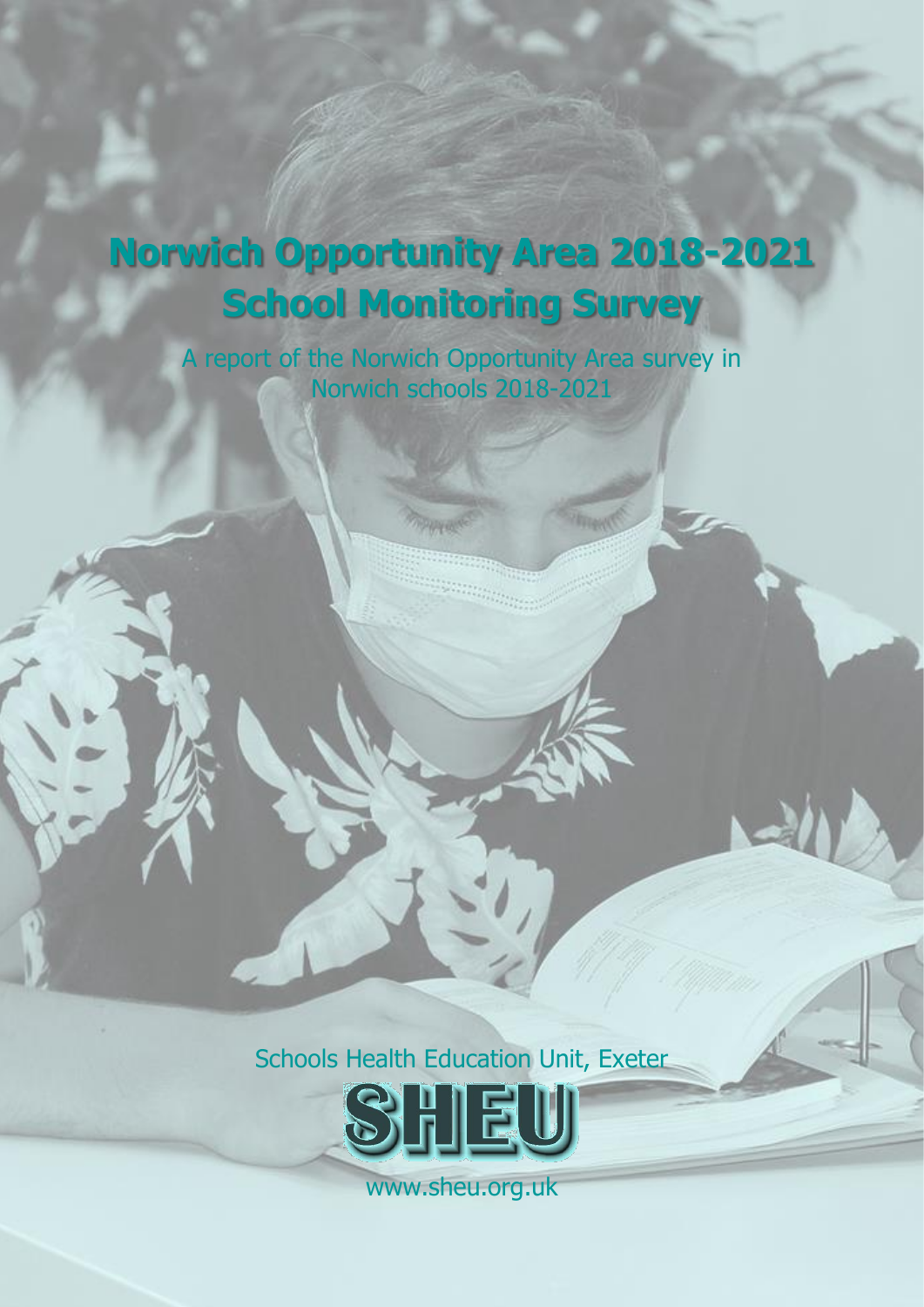[This page left blank for booklet printing]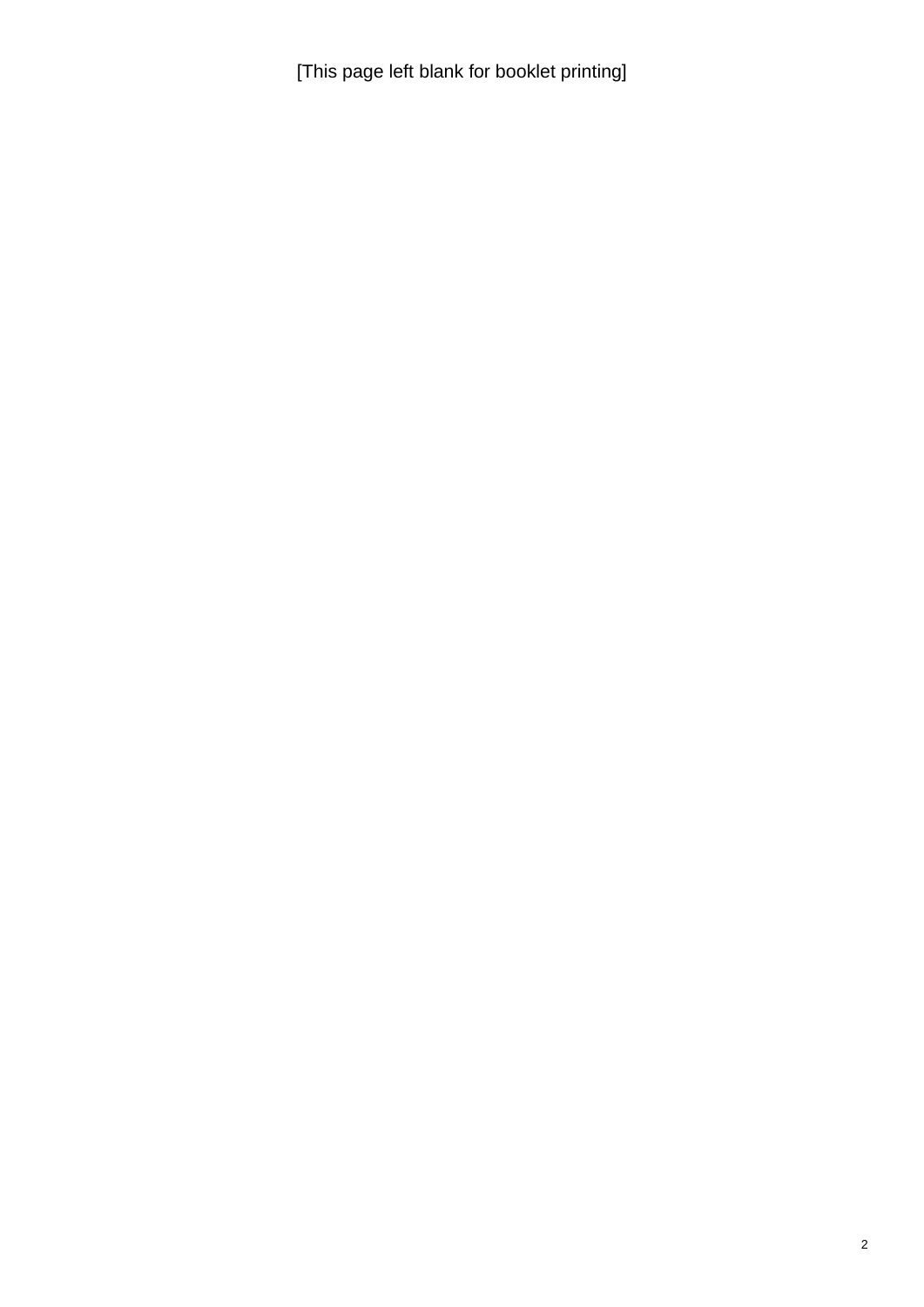## **Contents**

| Summary                                             | 5  |
|-----------------------------------------------------|----|
| Acknowledgements                                    |    |
| Introduction                                        | 8  |
| Survey Analysis: headlines and trends               | 11 |
| <b>Survey Analysis: connections</b>                 | 20 |
| Conclusions and recommendations                     | 25 |
| APPENDIX: Questions omitted from the latter surveys | 26 |

## **Draft 1.0 January 2022**



Image by [Alexandra](https://pixabay.com/users/alexandra_koch-621802/?utm_source=link-attribution&utm_medium=referral&utm_campaign=image&utm_content=5558624) Koch from [Pixabay](https://pixabay.com/?utm_source=link-attribution&utm_medium=referral&utm_campaign=image&utm_content=5558624) Licensed under Pixabay Licence <https://pixabay.com/service/license/>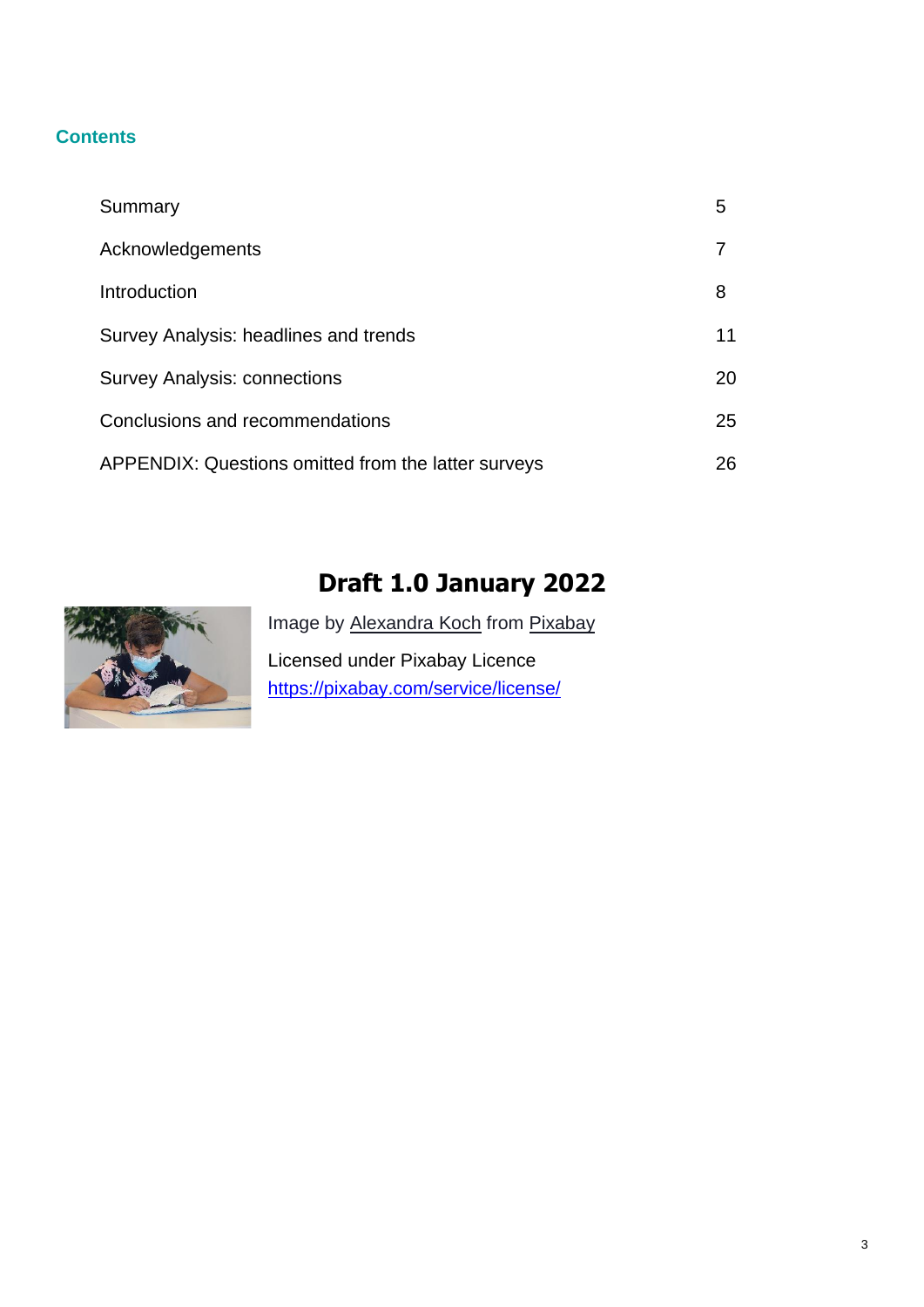[This page left blank for booklet printing]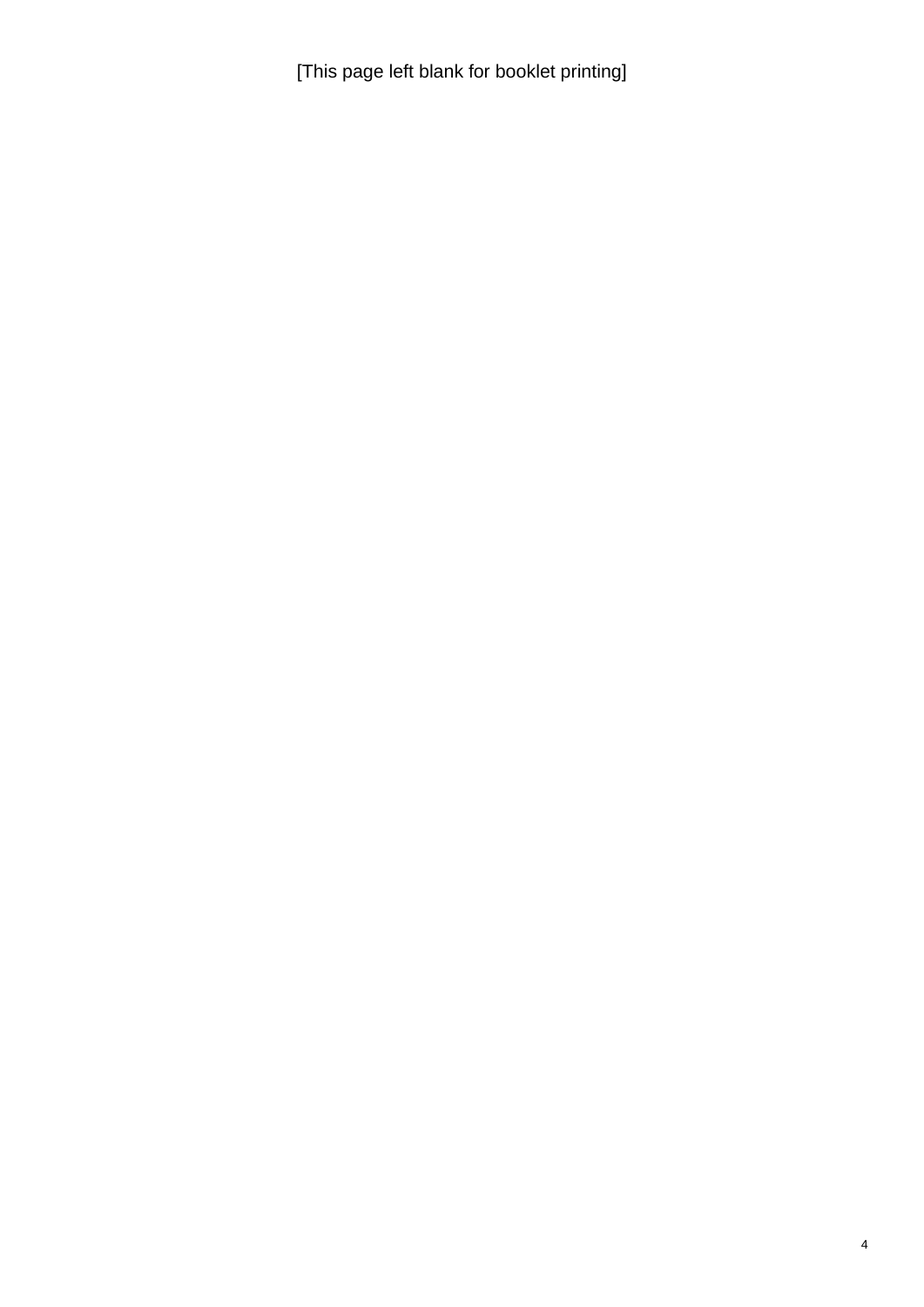#### <span id="page-4-0"></span>**Summary**

The Norwich Opportunity Area survey was commissioned by Norwich Opportunity Area to improve local data related to the aspirations and wellbeing of children and young people.

Schools were surveyed in 2018, twice in 2020, and finally in Autumn 2021.

It was planned to use the same questionnaire throughout, but pressure on schools from COVID-19 and its associated restrictions led to a decision to create much shorter questionnaires for the latter two waves of the survey.

Over 12,000 questionnaires were returned from children and young people attending a Norwich school between 2018 and 2021.

A total of 21 schools took part in the survey at some point: 13 primary schools and 8 secondary schools.

Comparisons have been made with results from previous waves of the survey.

The irregular composition of the sample from one wave to the next limits the conclusions that can be drawn about trends.

The impacts of COVID-19 on schools and pupils and on schools' capacity to collect data also limit the conclusions that can be drawn about trends.

The largest year group in the primary phase was Year 6, and the largest year group in the secondary phase is Year 10; figures and commentary below will focus on these two samples in particular, as they are likely to be the most representative and least variable between waves.

## **▪ Background**

The composition of the primary samples is dissimilar between waves, but the secondary samples have been more stable.

#### **▪ Coronavirus & lockdown**

Older secondary pupils think that COVID-19 and lockdown will have a detrimental effect on their examination prospects.

## **▪ School perceptions**

Perceptions of school in some respects seem better in more recent waves of the survey, particularly for the primary phase.

## **▪ Aspirations**

We asked secondary phase pupils about their plans after school/college; there is a marked shift among Y11 pupils between 2018 and 2021 away from planning to get a job and towards University.

Sadly, it has not been easy for schools during the pandemic to keep links going with local employers.

#### **▪ Emotional health and wellbeing**

Primary pupils' scores on the Stirling Children's Wellbeing Scale have significantly declined, with markedly fewer pupils scoring in the 'high' score bracket.

Secondary pupils' scores on the Warwick-Edinburgh Wellbeing Scale have also declined, with fewer pupils scoring in the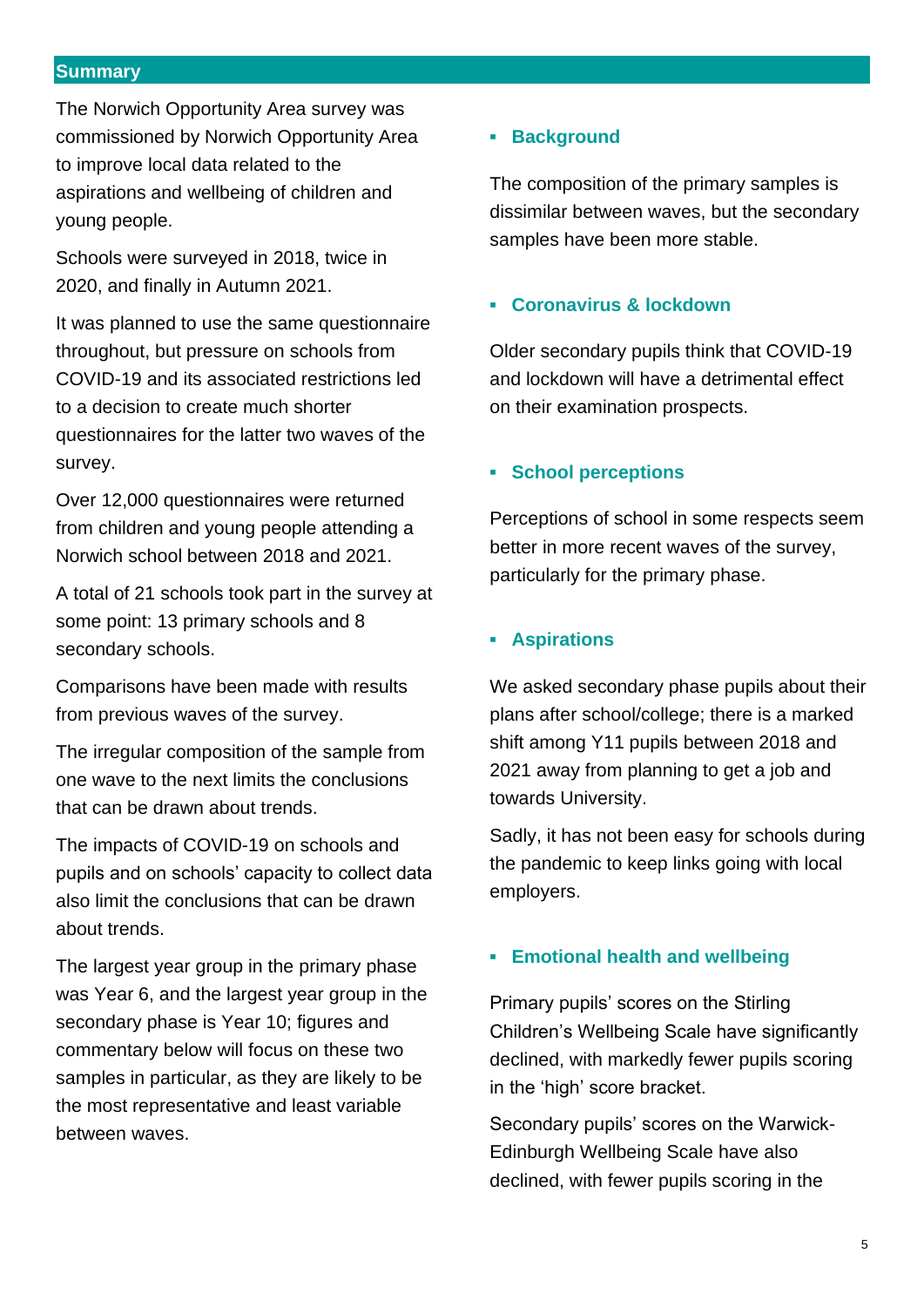higher score brackets, but the shift is not so large.

Worries about school-work, future career and world news among Y10 students are all a little lower in 2021 than in 2018.

The primary pupils in the later waves of the study were more likely to tick a larger number of worries at the level of 'quite a lot' or above.

#### **▪ Substance use**

There is a substantial increase across several year groups in reports of substance use, when comparing the final 2021 secondary survey results with those from the previous wave in Autumn 2020. However, these changes for the most part only restored the levels seen in 2018, and in fact, 2021 levels are in some cases lower than those seen in 2018.

#### **▪ Safer schools officers**

There is some evidence that awareness of Safer Schools Officers is lower now than when the survey series started.

## **▪ Associations with parental involvement**

There is good evidence that parental involvement is associated both with children's resilience and aspirations.

Parental involvement seems to be associated with greater wellbeing.

## **▪ Associations with pupil voice**

Pupil voice seems to be associated with greater wellbeing and with lower levels of worry.

## • **Associations with free school meals (FSM)**

There are a great many significant differences between secondary pupils receiving FSM and their peers: they are less school oriented, less University-oriented, less resilient, and have some less desirable lifestyle habits.

## **▪ Conclusions**

The intrusion of the COVID-19 epidemic has affected both the target population and the schools' capacity to collect data, so that discerning the effects of the NOA initiative has been fraught.

There have been some changes in the target population during the period of the NOA initiative, including improved perceptions of school by primary pupils. Several other changes seen (increased worries; declines in wellbeing, employer links, School Safety Officer awareness) seem likely to be effects of COVID-19 disruption, while a possible decline in substance use among secondary school pupils is more likely to be in keeping with general population trends than a local effect.

If it cannot be shown that the NOA initiative has achieved its desired aims, it can be shown that some of its objectives (like parental involvement) are associated with improvements in young people's aspirations and wellbeing, and so are very relevant.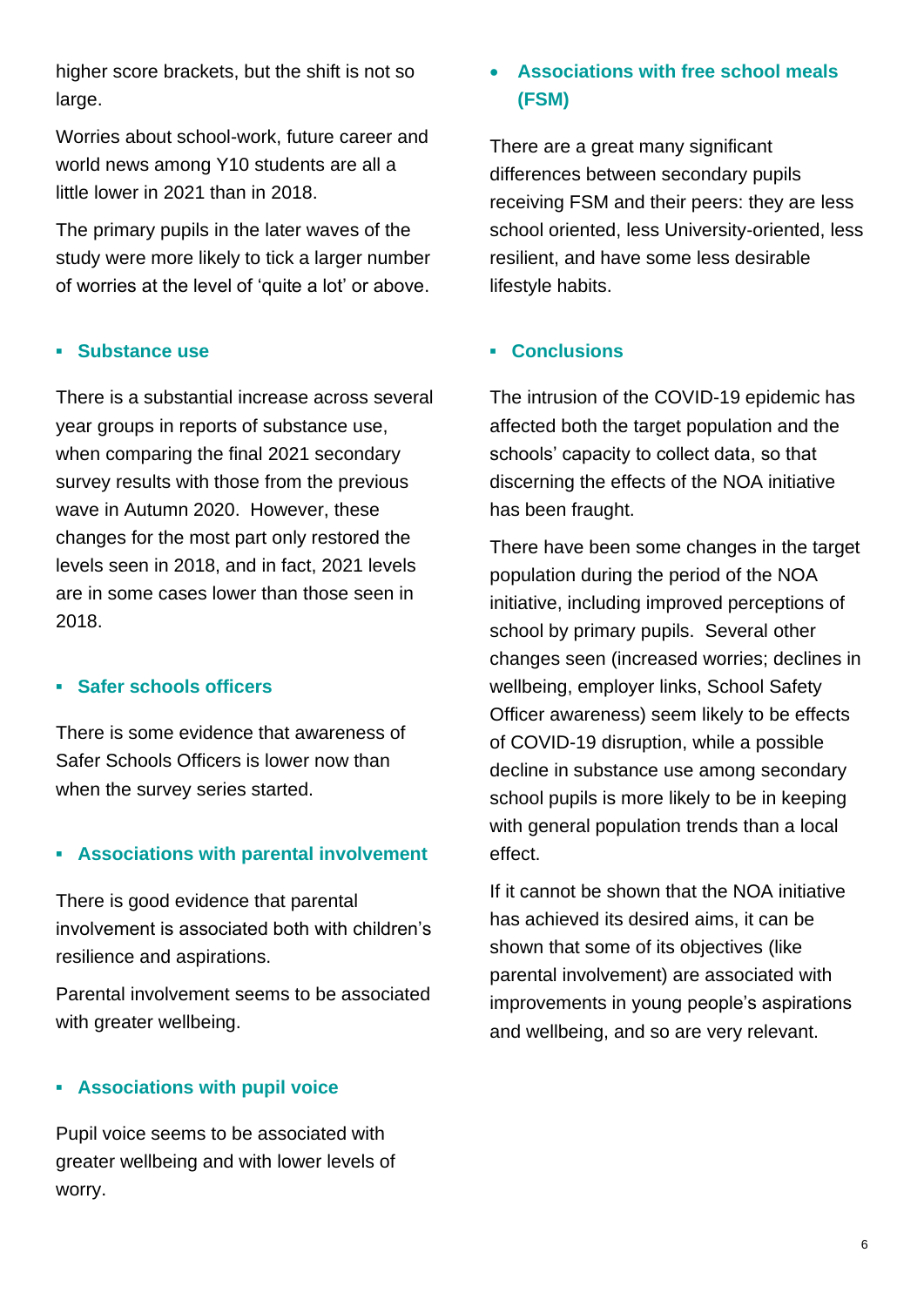## <span id="page-6-0"></span>**Acknowledgements**

This report summarises the results of the **Norwich Opportunity Area** Survey 2018-2021 and its first draft was produced by SHEU, Exeter.

SHEU and NOA would like to thank all the schools that took part and completed the survey, the staff who helped facilitate this process and all the young people who took part.

SHEU would also like to thank Emma van Deventer, Katie White, Jackie Bircham and other colleagues at NOA for their support in relation to this project.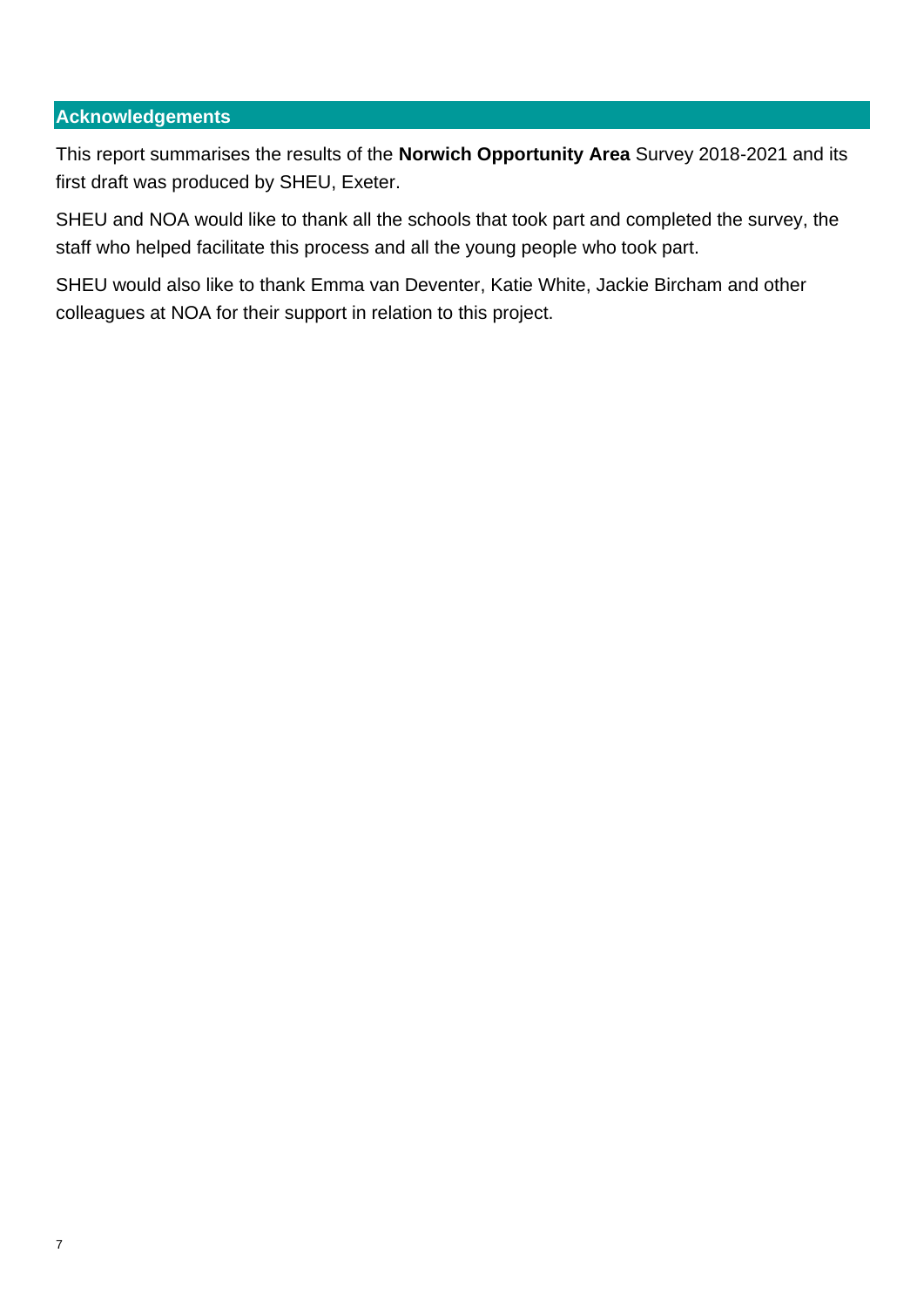#### <span id="page-7-0"></span>**Purpose of the survey**

The Norwich Opportunity Area survey was commissioned by Norwich Opportunity Area to improve local data related to the aspirations and wellbeing of children and young people.

Improved local knowledge can contribute to the response to local priorities and strategies and improve the provision of needs-led services to children, young people and families.

#### **Survey method**

The survey was conducted using custom online survey software. Paper submission was available to the schools as a backup, and many questionnaires were completed using paper booklets.

Schools were surveyed in 2018, twice in 2020, and finally in Autumn 2021.

However, the appearance of coronavirus in early 2020 undoubtedly affected both schools' capacity to collect data and also pupils' attitudes and wellbeing.

*It was planned to use the same questionnaire throughout, but pressure on schools from COVID-19 and its associated restrictions led to a decision to create much shorter questionnaires for the latter two waves of the survey.*

#### **Survey design**

The survey was divided into a number of distinct sections: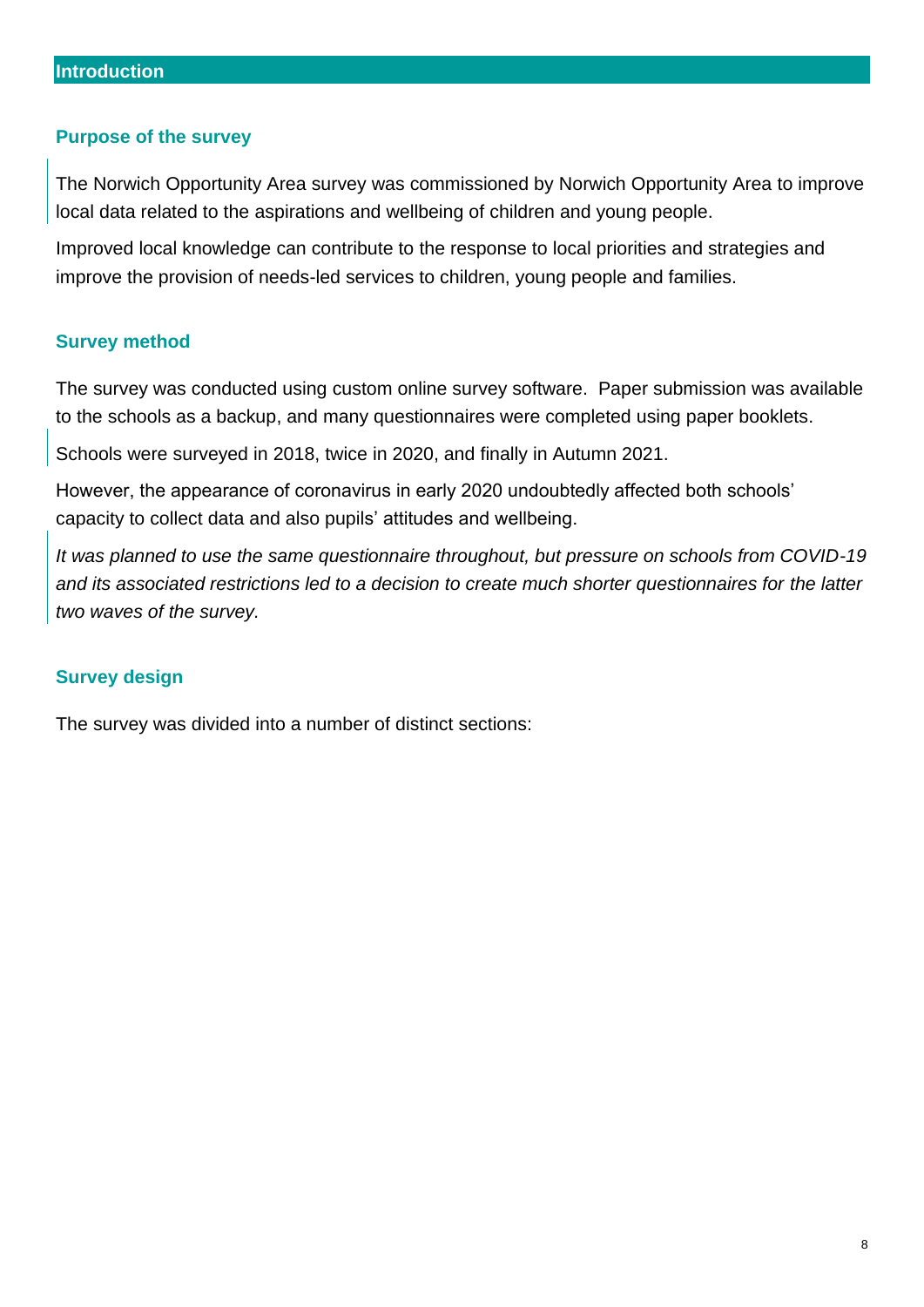#### Table 1: Topics in the Norwich Opportunity Area Survey 2018-2021, by primary/secondary school phase and by wave

|                                        |              | Pri Sec      | $2018 -$<br>2020 Spring | 2020 Autumn<br>$-2021$ |
|----------------------------------------|--------------|--------------|-------------------------|------------------------|
| <b>Background</b>                      | $\checkmark$ | $\checkmark$ |                         |                        |
| Coronavirus & lockdown                 | ✓            | ✓            |                         |                        |
| <b>Pupil voice</b>                     | $\checkmark$ | $\checkmark$ | $\checkmark$            | $\checkmark$           |
| <b>School perceptions</b>              | $\checkmark$ |              |                         |                        |
| <b>Aspirations</b>                     | $\checkmark$ | ✓            |                         | $\checkmark$           |
| <b>Parental involvement</b>            | ✓            | $\checkmark$ | ✓                       |                        |
| <b>Emotional health and wellbeing</b>  | $\checkmark$ | $\checkmark$ | $\checkmark$            | $\checkmark$           |
| <b>Diet</b>                            | $\checkmark$ | ✓            |                         |                        |
| Substance use                          |              |              |                         |                        |
| Anti-social behaviour                  |              | ✓            | ✓                       |                        |
| <b>Bullying &amp; harassment</b>       | $\checkmark$ | $\checkmark$ | $\checkmark$            |                        |
| Exercise                               | $\checkmark$ |              |                         |                        |
| <b>Relationships and sexual health</b> |              |              |                         |                        |
| <b>Public services</b>                 | $\checkmark$ |              |                         |                        |
| <b>Transport &amp; access</b>          | $\checkmark$ |              |                         |                        |

## **Recruitment of Schools**

All primary and secondary schools in Norwich were invited to take part in the survey.

A range of actions was implemented to promote schools taking part in the project.

## **Number of Young People**

Over 12,000 questionnaires were returned from children and young people attending a Norwich school between 2018 and 2021.

The numbers in each wave of the survey in each phase of education are given below.

Table 2: Numbers participating in the Norwich Opportunity Area Survey 2018-2021, by primary/secondary school phase and by wave

|              | Pri   | <b>Sec</b> | All    |
|--------------|-------|------------|--------|
| 2018         | 721   | 1,659      | 2,380  |
| 2020 Spring  | 704   | 2,831      | 3,535  |
| 2020 Autumn  | 346   | 3,723      | 4,069  |
| 2021         | 393   | 2,140      | 2,533  |
| <b>Total</b> | 2,164 | 10,353     | 12,517 |

The numbers in each year group varied, so the balance of the samples was uneven between waves.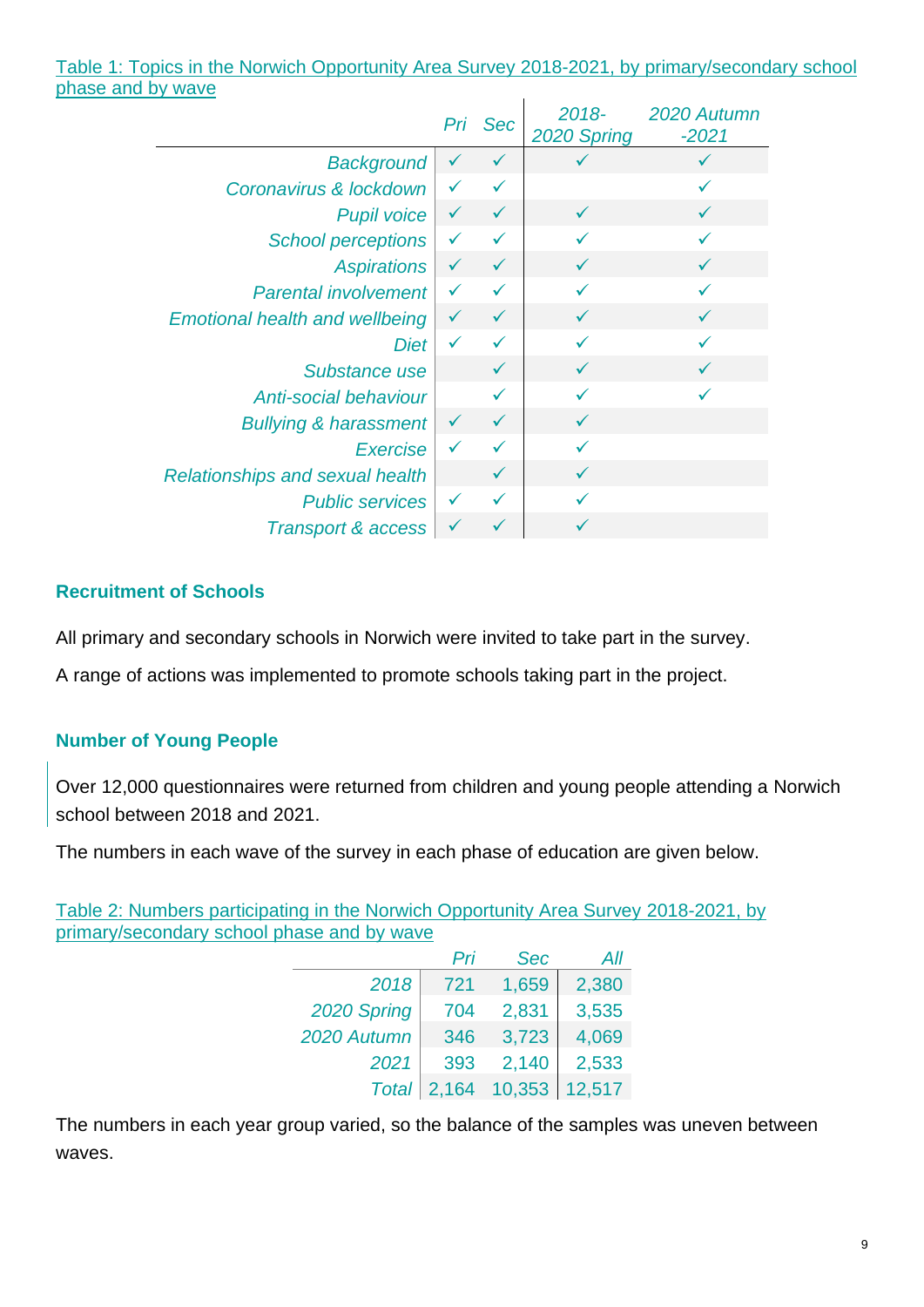Table 3: Numbers participating in the Norwich Opportunity Area Survey 2018-2021, by year group and wave

|                   | 2018 | <i>2020</i><br><b>Spring</b> | 2020<br><b>Autumn</b> | 2021 |
|-------------------|------|------------------------------|-----------------------|------|
| Year <sub>4</sub> | 202  |                              |                       | 27   |
| Year <sub>5</sub> | 166  | 241                          | 141                   | 105  |
| Year 6            | 353  | 463                          | 205                   | 261  |
| Year 7            | 418  | 490                          | 800                   | 286  |
| Year <sub>8</sub> | 392  | 541                          | 766                   | 539  |
| Year <sub>9</sub> | 244  | 515                          | 675                   | 306  |
| Year 10           | 358  | 586                          | 667                   | 424  |
| Year 11           | 167  | 471                          | 549                   | 225  |
| Year $12+$        | 78   | 221                          | 257                   | 358  |

Not all pupils gave a year, so the tally is smaller than the total sample given in the previous table.

The largest year group in the primary phase was Year 6, and the largest year group in the secondary phase is Year 10; figures and commentary below will focus on these two samples in particular, as they are likely to be the most representative and least variable between waves.

In the text below:

 $\overline{O}$  Findings from the primary school sample are marked with a (1) bullet

**2** Findings from the secondary school sample are marked with a (2) bullet

## **Number of Schools**

A total of 21 schools took part in the survey at some point: 13 primary schools and 8 secondary schools.

Comparisons have been made with results from previous waves of the survey.

*The irregular composition of the sample from one wave to the next limits the conclusions that can be drawn about trends.*

*The detrimental effects of COVID-19 on schools and pupils and on schools' capacity to collect data also limit the conclusions that can be drawn about trends.*

## **Reporting to Schools**

Each participating school receives a tailored report showing the school's own results alongside the aggregate results for Norwich, together with a list of significant differences from the aggregate figures.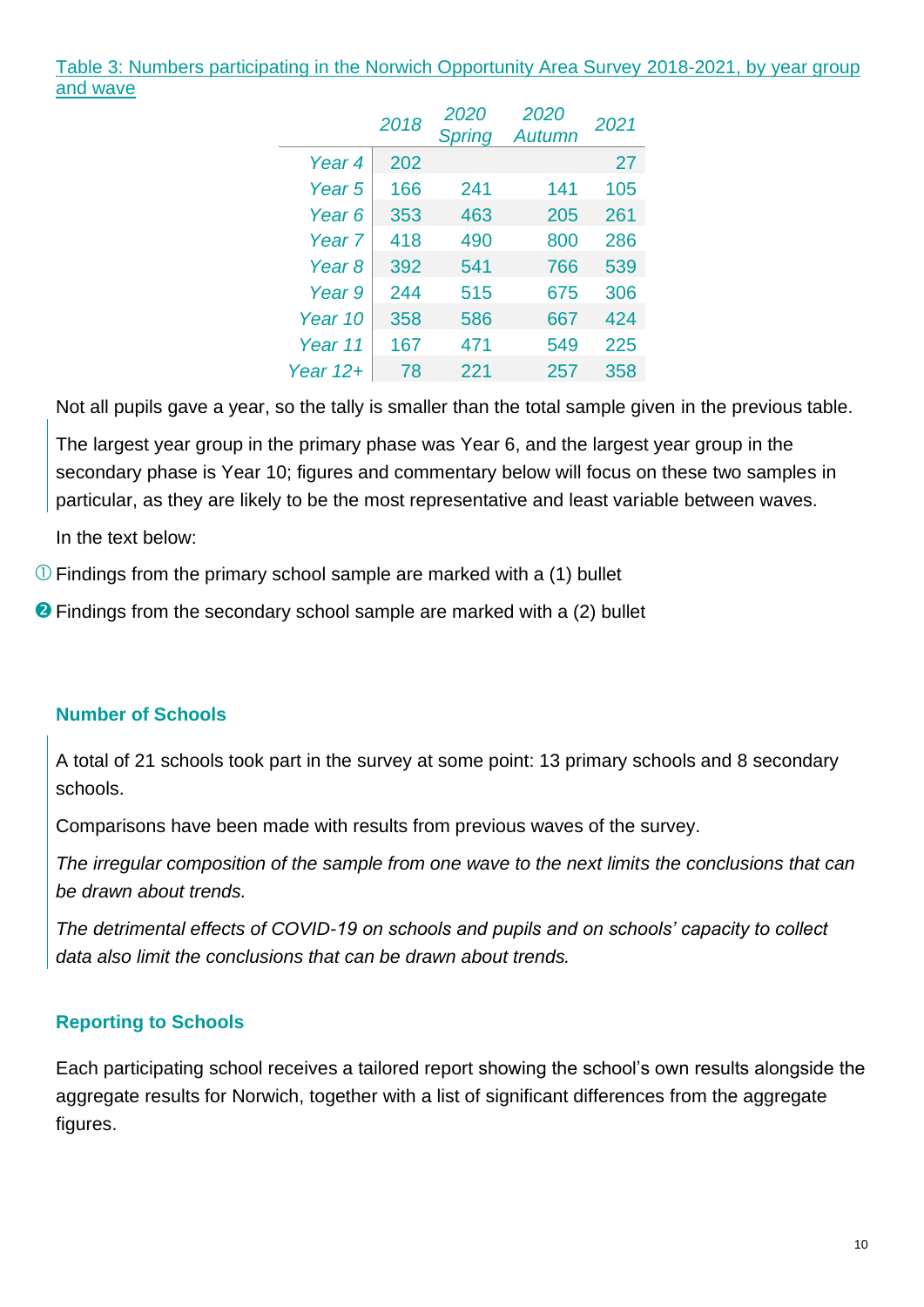## <span id="page-10-0"></span>**Survey Analysis: headlines and trends**

Where parallel questions were asked in primary and secondary school versions, they are reported together. If there were differences in the wording between versions, these have been noted below.

## **Background**

Pupils were asked a number of questions about their personal and family circumstances.

Table 4: Selected background responses, by phase and wave

| <b>Question</b>                                                                                              | Phase      | Response                | 2018 | 2020<br>Spring | 2020<br><b>Autumn</b> | 2021 |
|--------------------------------------------------------------------------------------------------------------|------------|-------------------------|------|----------------|-----------------------|------|
| 2: Which of the following best<br>describes your ethnic background?                                          |            |                         |      |                |                       |      |
|                                                                                                              | Pri        | <b>White British</b>    | 75%  | 70%            | 75%                   | 66%  |
|                                                                                                              | <b>Sec</b> | <b>White British</b>    | 75%  | 77%            | 68%                   | 76%  |
| 3. Which adults do you live with?                                                                            |            |                         |      |                |                       |      |
|                                                                                                              | Pri        | Mum & Dad<br>together   | 62%  | 61%            | 60%                   | 55%  |
|                                                                                                              | <b>Sec</b> | Mum & Dad<br>together   | 60%  | 59%            | 61%                   | 61%  |
| 8: In the last 6 years, have you ever<br>had free school meals ['free meals'<br>on paper version] at school? |            |                         |      |                |                       |      |
|                                                                                                              | Pri        | Yes, I have<br>them now | 17%  | 12%            | 26%                   | 31%  |
|                                                                                                              | <b>Sec</b> | Yes, I have<br>them now | 15%  | 18%            | 17%                   | 18%  |

This table, and most others in this report, is highly abbreviated from the detail available. A full breakdown of all responses by wave and year group has been provided to NOA.

*The composition of the primary samples is dissimilar between waves, but the secondary samples have been more stable.*

A question was asked in each wave, *Does your school/college give you enough extra help?*. In the first two waves, this question was answered only by those pupils who indicated that they had special or additional needs; in the latter two waves, it was answered by everyone. There is no difference in the responses given between the Autumn 2020 and 2021 waves.

## **Coronavirus & lockdown**

Pupils were asked a number of questions about their perceptions of how the COVID-19 epidemic might affect their examination and employment prospects.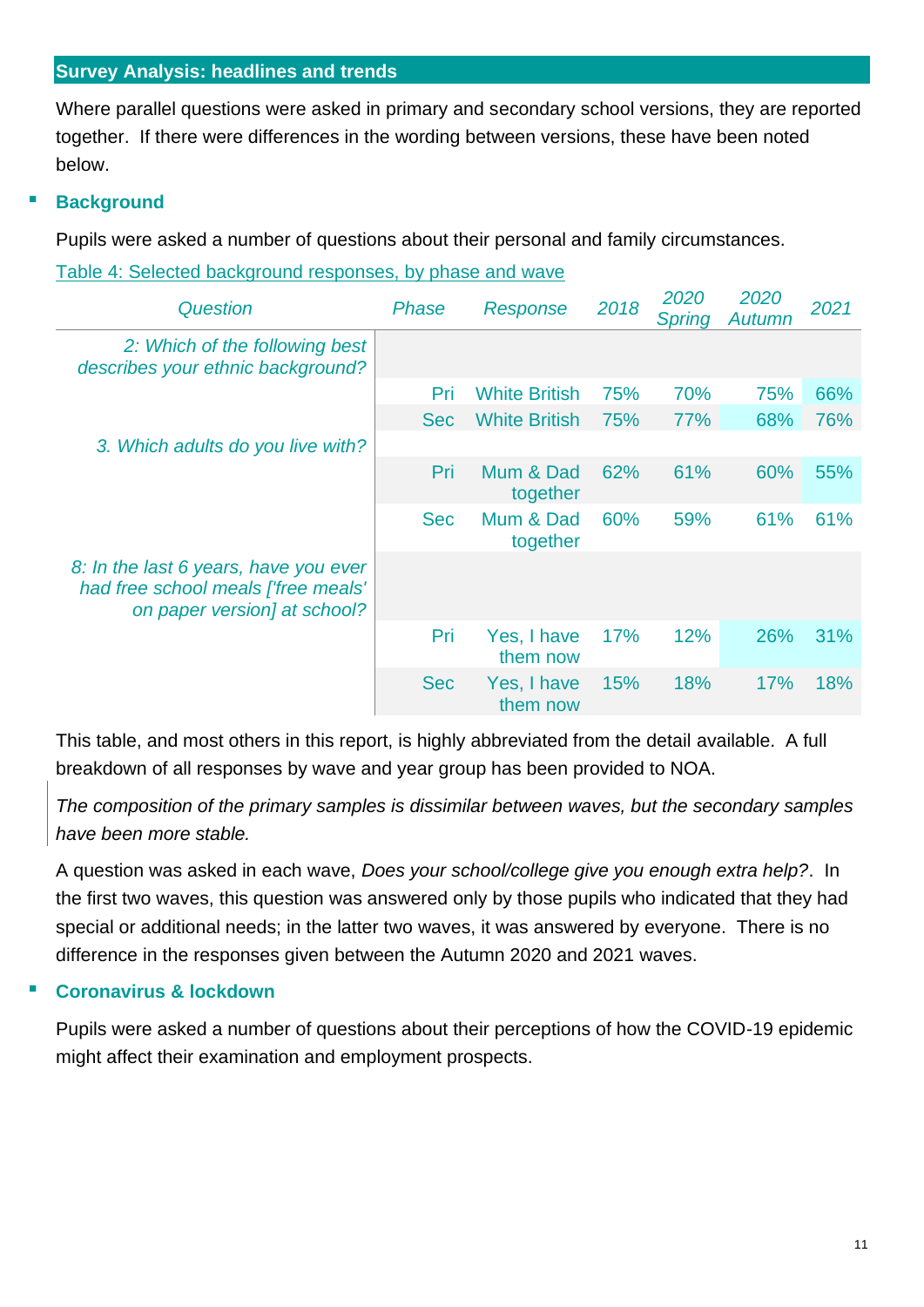Table 5: Selected responses to 37: Do you feel the time missed at school because of the COVID-19 (coronavirus) lockdown will affect how well you do in your exams? by selected year groups and by wave

| Year group | Response                             | 2020<br>Autumn | 2021           |
|------------|--------------------------------------|----------------|----------------|
|            | Year 10 Yes, I think I will do worse |                | 53% 51%        |
|            | Year 11 Yes, I think I will do worse |                | <b>75% 69%</b> |

<sup>2</sup> Older secondary pupils think that COVID-19 and lockdown will have a detrimental effect on their examination prospects.

Table 6: Selected responses to 38: Do you feel the time missed at school because of the COVID-19 (coronavirus) lockdown will affect your job prospects? by selected year groups and by wave

| Year group | Response                                                      | 2020<br>Autumn | 2021  |
|------------|---------------------------------------------------------------|----------------|-------|
| Year 10    |                                                               |                |       |
|            | Not at all                                                    | 31%            | 30%   |
|            | Yes, I think I will find it harder to get a job I really want | 28%            | 27%   |
|            | Yes, I think I will find it easier to get a job I really want | 2%             | $1\%$ |
|            | I don't know                                                  | 39%            | 42%   |
| Year 11    |                                                               |                |       |
|            | Not at all                                                    | 14%            | 14%   |
|            | Yes, I think I will find it harder to get a job I really want | 54%            | 40%   |
|            | Yes, I think I will find it easier to get a job I really want | $1\%$          | 3%    |
|            | I don't know                                                  | 32%            | 43%   |

<sup>2</sup> Of the Y11 pupils who express a view, many are mostly convinced that COVID-19 will also affect their job prospects.

Table 7: Selected responses to 39: Do you feel the time missed at school because of the COVID-19 (coronavirus) lockdown has affected your wellbeing? by selected year groups and by wave

| Phase      | Response                          | 2020<br>Autumn | 2021 |
|------------|-----------------------------------|----------------|------|
| Pri        | No, not affected                  | 35%            | 36%  |
|            | Yes, my wellbeing is a bit worse  | 22%            | 24%  |
|            | Yes, my wellbeing is a lot worse  | 8%             | 5%   |
|            | Yes, my wellbeing is a bit better | 6%             | 6%   |
|            | Yes, my wellbeing is a lot better | 4%             | 4%   |
| <b>Sec</b> | No, not affected                  | 32%            | 30%  |
|            | Yes, my wellbeing is a bit worse  | 27%            | 30%  |
|            | Yes, my wellbeing is a lot worse  | 13%            | 17%  |
|            | Yes, my wellbeing is a bit better | 8%             | 5%   |
|            | Yes, my wellbeing is a lot better | 6%             | 3%   |

**2** About 30% of secondary pupils think that their wellbeing has not been affected. Between 40-50% of secondary pupils think that their wellbeing is worse, and a minority think it is better.

 $\overline{O}$  Primary pupils are less sure that their wellbeing is worse: about 30% say so.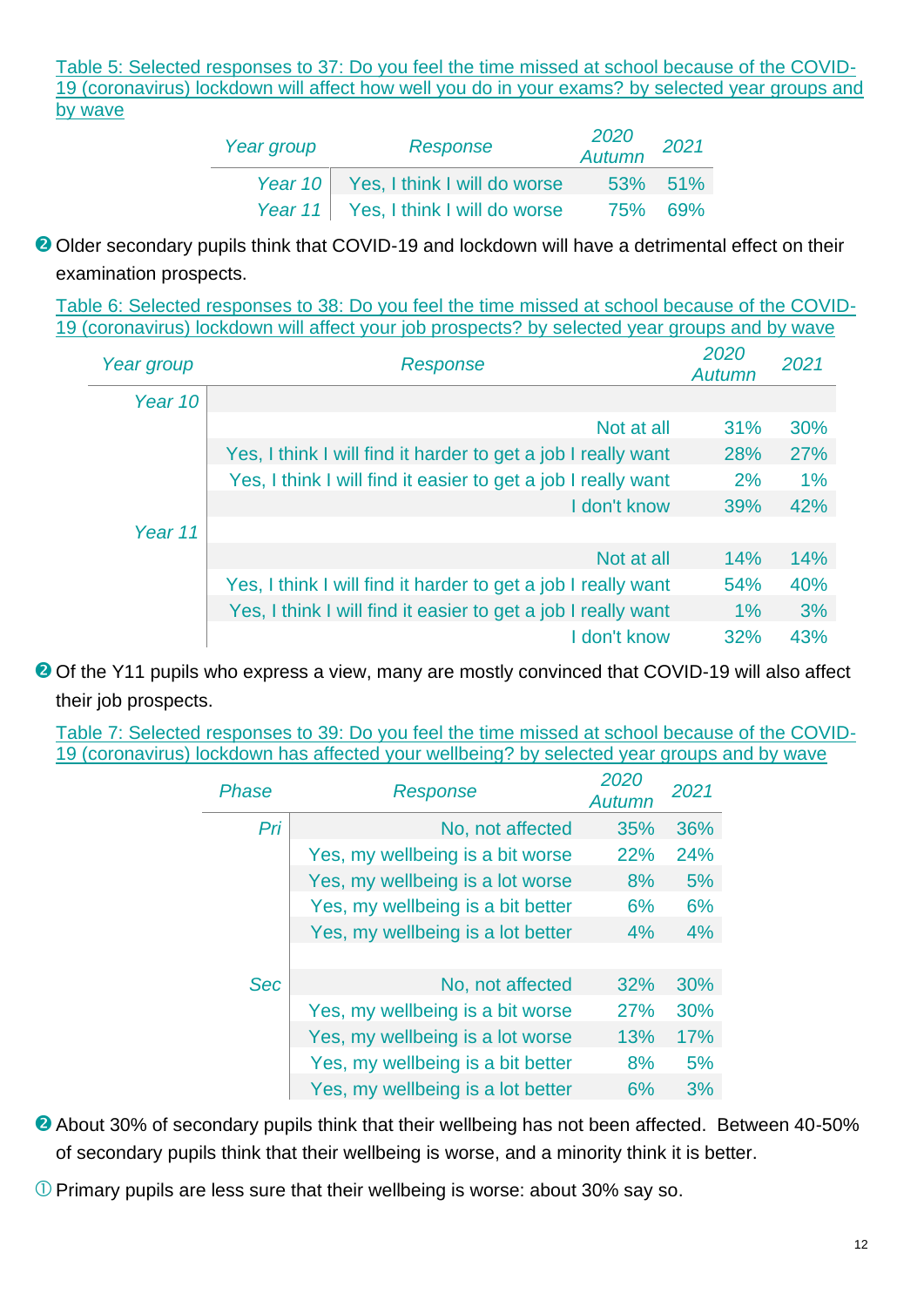## **Pupil voice**

Pupils in both phases of education were asked about their opportunities to give their views on aspects of school and life.

| Phase             | Response                                                                                      | 2018 | 2020<br>Spring | 2020<br>Autumn | 2021 |
|-------------------|-----------------------------------------------------------------------------------------------|------|----------------|----------------|------|
|                   | 11a: Are you asked for your ideas and<br>opinions? % responding 'yes'                         |      |                |                |      |
| Year <sub>6</sub> | About what you learn in school?                                                               |      |                | 83%            | 83%  |
|                   | About how you learn in school?                                                                |      |                | 73%            | 71%  |
|                   | About the school environment?                                                                 |      |                | 69%            | 78%  |
|                   | In your community?                                                                            |      |                | 53%            | 57%  |
|                   |                                                                                               |      |                |                |      |
| Year 10           | About what you learn in school/college?                                                       | 60%  | 51%            | 49%            | 50%  |
|                   | About how you learn in school/college?                                                        | 42%  | 39%            | 37%            | 36%  |
|                   | About the school/college environment?                                                         | 48%  | 52%            | 46%            | 56%  |
|                   | In your community?                                                                            | 24%  | 27%            | 28%            | 30%  |
|                   | 11b: Do the opinions of young people<br>make a difference to decisions? %<br>responding 'yes' |      |                |                |      |
| Year 10           | About what you learn in school/college?                                                       | 42%  | <b>37%</b>     | 34%            | 38%  |
|                   | About how you learn in school/college?                                                        | 45%  | 44%            | <b>37%</b>     | 42%  |
|                   | About the school/college environment?                                                         | 53%  | 54%            | 45%            | 60%  |
|                   | In your community?                                                                            | 35%  | 38%            | 35%            | 44%  |

Table 8: Selected responses to Pupil voice questions, by selected year groups and by wave

There are no clear trends for the Pupil Voice questions; they were absent from early waves of the primary survey, and the items in the secondary survey do not show consistent changes.

## **School perceptions**

Pupils in both phases of education were asked about their opinions of several aspect of school.

Table 9: Selected school perception responses, from Q9: Please think about each of the following statements...: % responding 'agree', by selected year groups and by wave

| <b>Phase</b> | Response                                                        |     | 2018 2020 2020 2021<br>Spring Autumn 2021 |         |
|--------------|-----------------------------------------------------------------|-----|-------------------------------------------|---------|
| Year $6$     | The school cares whether I am happy or not 71% 72% 78% 78%      |     |                                           |         |
|              | Year 10 The school/ college cares whether I am happy or not 38% | 40% |                                           | 40% 43% |

 $\Omega$  Perceptions of school in some respects seem better in more recent waves of the survey, particularly for the primary phase.

There are slightly different stories to be told for each year group and for each item in the part of the questionnaire. Those particularly pertinent to the aims of the NOA are shown below: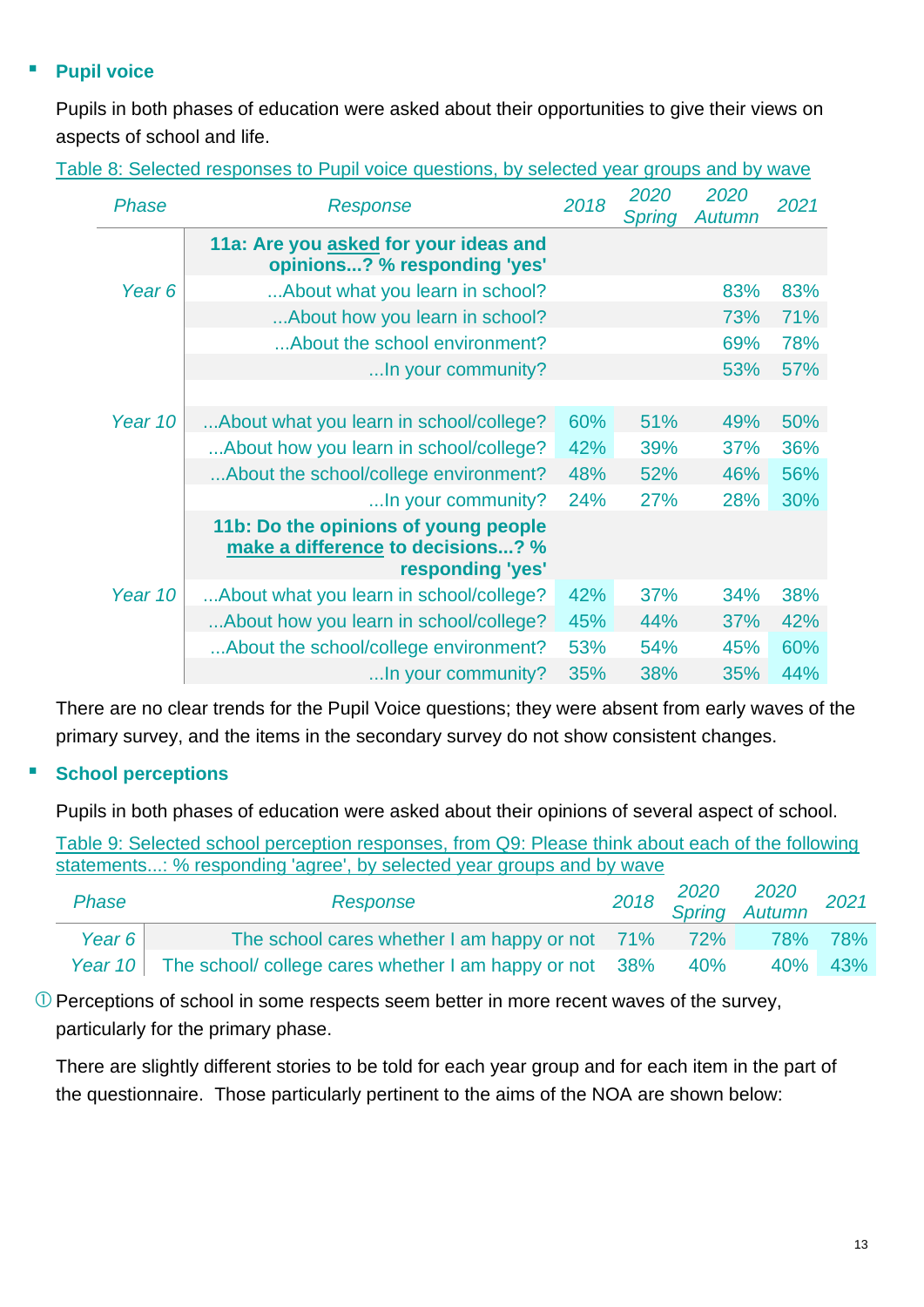## Table 10: Selected school perception responses in Year 10, by wave

| Phase   | Response                                                                                                |     |         | 2018 2020 2020 2021<br>Spring Autumn |         |
|---------|---------------------------------------------------------------------------------------------------------|-----|---------|--------------------------------------|---------|
| Year 10 | I feel like school/college has prepared me well for my<br>plans after Year 11                           |     | 24% 24% | 22% 27%                              |         |
|         | The school/college has given me lots of information<br>to think about what my future career options are | 36% | 38%     |                                      | 32% 33% |

There were related questions in the secondary questionnaire, *Do you think it is important to go to school/college regularly?* And *How many lessons do you enjoy at school/college?.* The interpretation of these two questions may well have been affected by pupils not having to got to school or be at school during lockdown, but in any case the responses are rather similar between waves of the survey, with about 70% of Y10 pupils enjoying at least half of their lessons, and about 80% agreeing that it is important to go to school regularly.

## **Aspirations**

**2** We asked secondary phase pupils about their plans after school/college; there is a marked shift among Y11 pupils between 2018-2021 away from planning to get a job and towards University.

Table 11: Responses to Q13: At the end of school/college, do you want to...? % responding 'yes' in Year 11, by wave

|         |                                                                   | 2018 |     | 2020 2020<br>Spring Autumn | 2021 |
|---------|-------------------------------------------------------------------|------|-----|----------------------------|------|
| Year 11 | Continue education at a school sixth form?                        | 62%  | 58% | 64%                        | 61%  |
|         | Start full time education at FE college or sixth form<br>college? | 45%  | 42% | <b>38%</b>                 | 36%  |
|         | Start full time education at University?                          | 30%  | 32% | <b>39%</b>                 | 35%  |
|         | Find a job a soon as you can? 44%                                 |      | 39% | 37%                        | 24%  |

We asked pupils in both phases what job they would like to do, and whether thought they would end up doing a job like this.

| Table 12: Selected responses to Q14: Do you think you will end up doing a job like this? in Yeas 6 |  |  |  |  |  |
|----------------------------------------------------------------------------------------------------|--|--|--|--|--|
| & 10, by wave                                                                                      |  |  |  |  |  |

| <b>Phase</b> | Response 2018 |         |     | 2020 2020 2021 |         |
|--------------|---------------|---------|-----|----------------|---------|
|              |               |         |     | Spring Autumn  |         |
| Year $6$     |               | Yes 46% | 45% |                | 45% 49% |
| Year $10$    |               | Yes 36% | 42% |                | 45% 44% |

There are no clear trends in pupils' perceptions about the likelihood of them earning more or less than their parents (table not shown).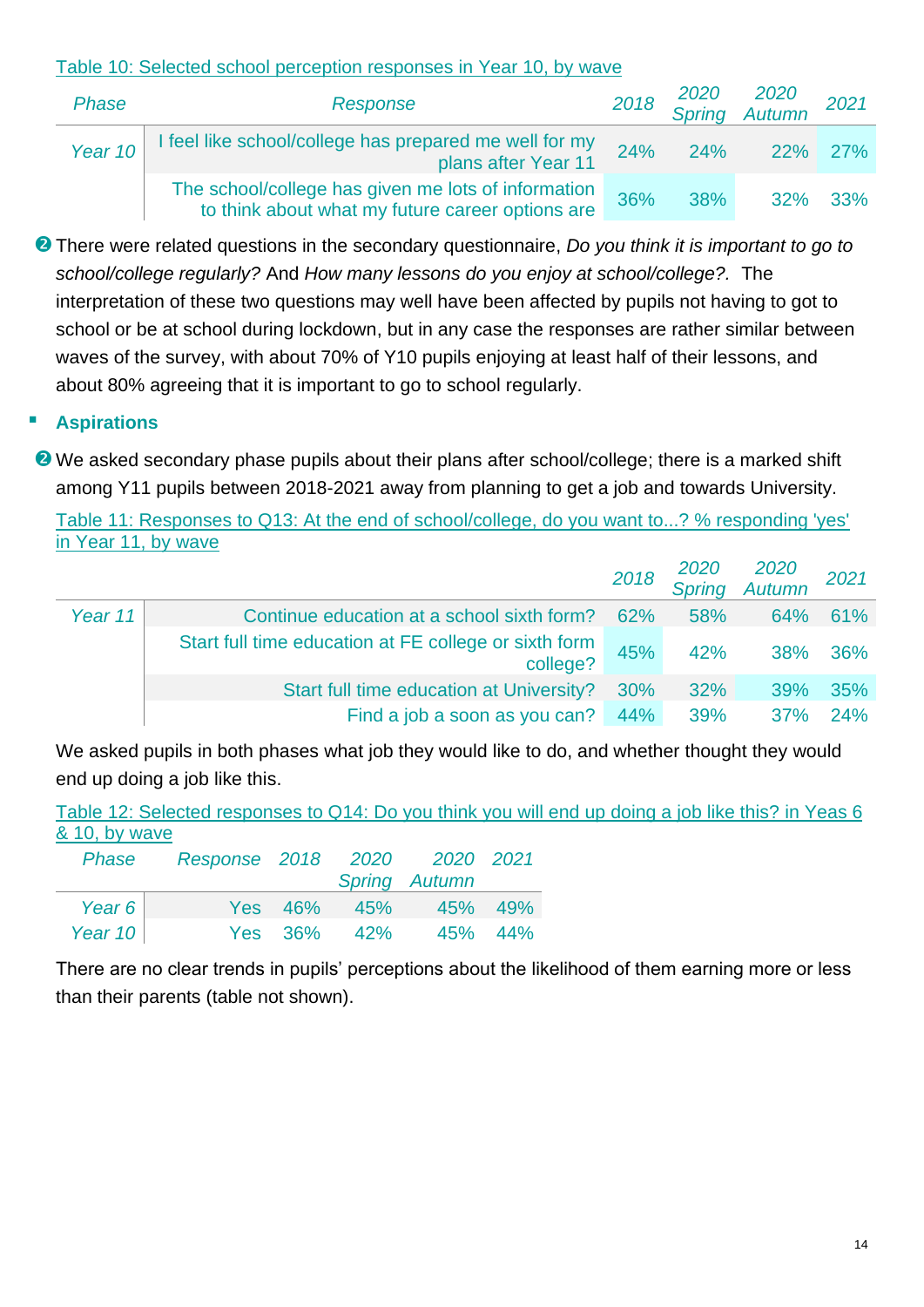Table 13: Selected responses to Q18: How many times have you spoken to a local employer visiting your school/college? in selected year groups, by wave

| Phase     | Response                                                              | 2018 |     | 2020 2020<br>Spring Autumn | 2021 |
|-----------|-----------------------------------------------------------------------|------|-----|----------------------------|------|
| Year $10$ | I don't remember any employers visiting our<br>school/college 43%     |      | 42% | 59%                        | 50%  |
| Year $11$ | I don't remember any employers visiting our<br>school/college 41% 25% |      |     | 55%                        | 52%  |

<sup>2</sup> Sadly, it has not been easy for schools during the pandemic to keep links going with local employers.

## **Parental involvement**

Table 14: Selected responses to Parental involvement questions in selected year groups, by wave

| <b>Phase</b> | Response                                                                  | 2018 | 2020<br><b>Spring</b> | 2020<br>Autumn | 2021       |
|--------------|---------------------------------------------------------------------------|------|-----------------------|----------------|------------|
| Year 6       | 23: Do your parents go to parents' evenings?                              |      |                       | 82%            | <b>77%</b> |
|              | Are your parents helping you think about your career<br>choices after 16? |      |                       | 58%            | 49%        |
| Year 10      | 23: Do your parents go to parents' evenings?                              | 84%  | 80%                   | 86%            | 80%        |
|              | Are your parents helping you think about your career<br>choices after 16? | 71%  | 72%                   | 74%            | 73%        |

The questions about parental involvement show no clear trend in the secondary phase; they were not asked in the first waves of the primary phase questionnaire.

## **Emotional health and wellbeing**

Primary and secondary pupils completed age-appropriate wellbeing scales.

Table 15: Stirling Children's Wellbeing Scale scores in selected primary year groups, by wave

| Phase             | Response        | 2018 |     | 2020 2020<br>Spring Autumn | 2021 |
|-------------------|-----------------|------|-----|----------------------------|------|
| Year <sub>6</sub> | 12-23: Low      | 3%   | 2%  | 6%                         | 4%   |
|                   | 24-35: Med-low  | 15%  | 14% | 18%                        | 17%  |
|                   | 36-47: Med-high | 39%  | 45% | 45%                        | 49%  |
|                   | 48-59: High     | 41%  | 36% | 29%                        | 27%  |
|                   | 60 - Maximum    | 2%   | 2%  | 2%                         | 2%   |

 $\overline{O}$  Primary pupils' scores on the Stirling Children's Wellbeing Scale have significantly declined, with markedly fewer pupils scoring in the 'high' score bracket.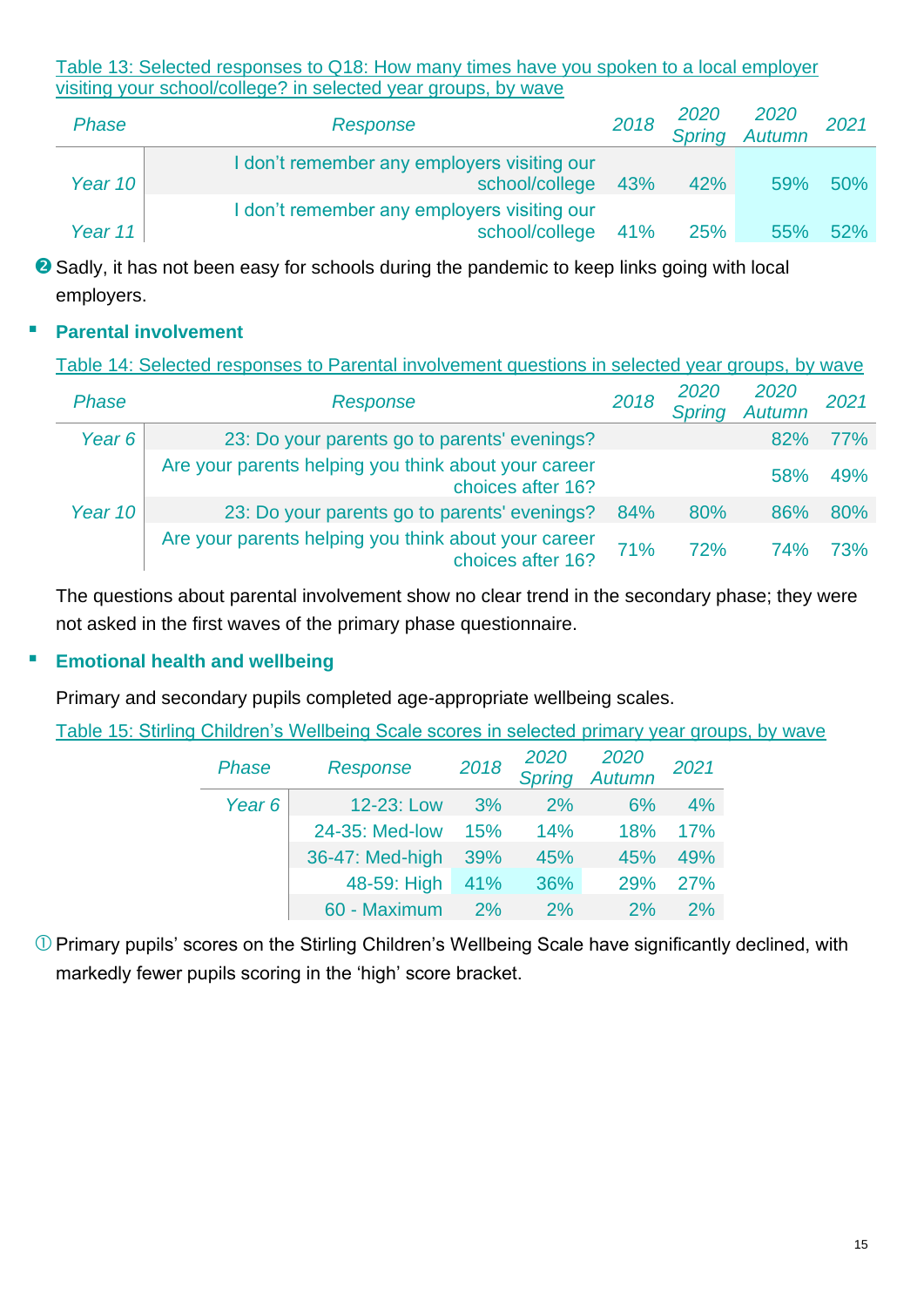#### Table 16: Warwick-Edinburgh Wellbeing Scale scores in selected secondary year groups, by wave

| <b>Phase</b> | <b>Response</b> | 2018 |     | 2020 2020<br>Spring Autumn | 2021   |
|--------------|-----------------|------|-----|----------------------------|--------|
| Year 10      | 14-27: Low      | 8%   | 6%  | 11%                        | 10%    |
|              | 28-41: Med-low  | 29%  | 30% | 30%                        | 31%    |
|              | 42-55: Med-high | 47%  | 50% | 44%                        | 48%    |
|              | 56-70: High     | 16%  | 14% | 14%                        | $11\%$ |

<sup>2</sup> Secondary pupils' scores on the Warwick-Edinburgh Wellbeing Scale have also declined, with fewer pupils scoring in the higher score brackets, but the shift is not so large.

Average scores show a similar decline.

We also ask a number of questions related to resilience, and derive a score; there is little evidence that young people's resilience has changed during the pandemic.

Table 17: Resilience scores in selected year groups, by wave

| <b>Phase</b> | Response          | 2018 | 2020<br><b>Spring</b> | 2020<br>Autumn | 2021 |
|--------------|-------------------|------|-----------------------|----------------|------|
| Year 6       | Low (up to $16$ ) | 22%  | 19%                   | 23%            | 20%  |
|              | Med-low (17-20)   | 26%  | 29%                   | 21%            | 25%  |
|              | Med-high (21-23)  | 26%  | 22%                   | 23%            | 23%  |
|              | High $(24+)$      | 27%  | 30%                   | 34%            | 33%  |
|              |                   |      |                       |                |      |
| Year 10      | Low (up to $16$ ) | 35%  | 36%                   | 36%            | 34%  |
|              | Med-low (17-20)   | 33%  | 32%                   | 31%            | 31%  |
|              | Med-high (21-23)  | 19%  | 21%                   | 19%            | 23%  |
|              | High $(24+)$      | 13%  | 11%                   | 14%            | 12%  |

There is a lot of detailed information about young people's worries, but there is not much of significance to be discerned. Pupils were given a list of topics about which they might worry, and were asked how much they worry about each on a five-point scale.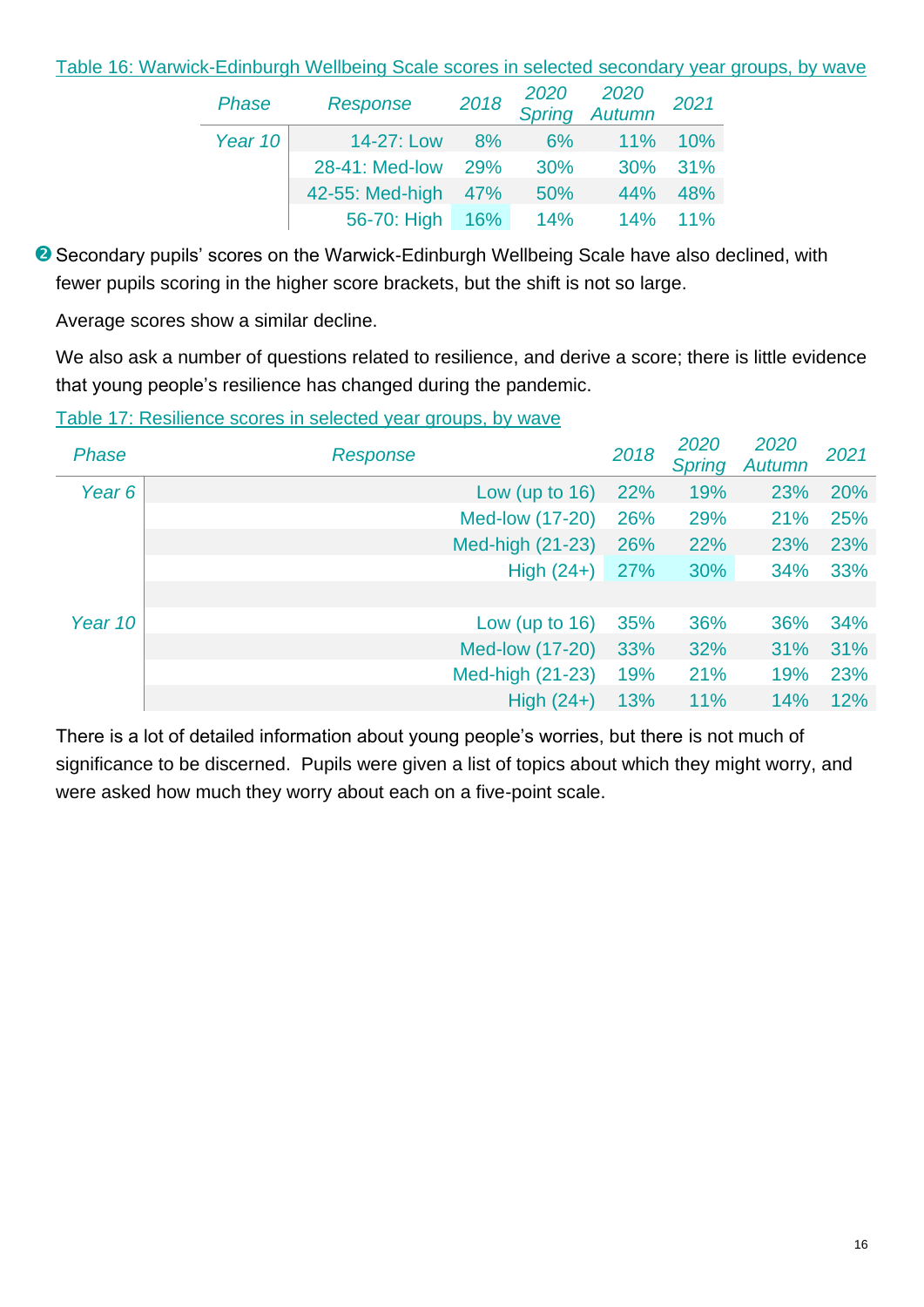Table 18: Responses to Q45/46: How much do you worry about the issues listed below? % responding 'quite a lot' or 'a lot', in Year 10, by wave

| Year    | Response                                      | 2018 | 2020<br><b>Spring</b> | 2020<br><b>Autumn</b> | 2021 |
|---------|-----------------------------------------------|------|-----------------------|-----------------------|------|
| Year 10 | School/college-work problems, exams and tests | 57%  | 57%                   | 55%                   | 46%  |
|         | Your physical health                          | 31%  | 28%                   | 31%                   | 29%  |
|         | Your mental health                            | 34%  | 33%                   | 39%                   | 36%  |
|         | <b>Problems with friends</b>                  | 30%  | 28%                   | 32%                   | 29%  |
|         | Peer pressure                                 | 16%  | 18%                   | 18%                   | 16%  |
|         | Keeping up with what's online                 | 15%  | 10%                   | 14%                   | 15%  |
|         | <b>Family problems</b>                        | 26%  | 24%                   | 25%                   | 27%  |
|         | The way you look                              | 41%  | 43%                   | 46%                   | 38%  |
|         | Boyfriend/girlfriend relationships            | 17%  | 19%                   | 13%                   | 17%  |
|         | Becoming a parent before I'm ready            | 6%   | 7%                    | 5%                    | 8%   |
|         | <b>Money</b>                                  | 31%  | 25%                   | 27%                   | 30%  |
|         | <b>Drugs</b>                                  | 8%   | 6%                    | 5%                    | 5%   |
|         | <b>Crime</b>                                  | 13%  | 13%                   | 9%                    | 11%  |
|         | Wars, terrorism, other world news             | 26%  | 23%                   | 20%                   | 17%  |
|         | Gambling                                      | 4%   | 5%                    | 2%                    | 3%   |
|         | Climate change                                | 21%  | 34%                   | 28%                   | 26%  |
|         | Bereavement, loss and separation              | 27%  | 24%                   | 24%                   | 23%  |
|         | Home life                                     | 12%  | 11%                   | 17%                   | 17%  |
|         | Making decisions about my future career       | 40%  | 36%                   | 36%                   | 31%  |
|         | Getting excluded from school/college          | 9%   | 7%                    | 7%                    | 7%   |
|         | Other children's behaviour in school/college  | 11%  | 8%                    | 9%                    | 7%   |

**2** Worries about school-work, future career and world news among Y10 students are all a little lower in 2021 than in 2018.

Another approach to these results is to add up the number of worries marked at least 'quite a lot'.

| Table 19: Number of worries marked 'quite a lot' or 'a lot', in Year 6, by wave |      |                                               |  |  |
|---------------------------------------------------------------------------------|------|-----------------------------------------------|--|--|
|                                                                                 | Year | Response 2018 2020 2020<br>Spring Autumn 2021 |  |  |
|                                                                                 |      | Year 6 6 6 6 6 7 7% 15% 48% 44%               |  |  |

 $\overline{0}$  The primary pupils in the later waves of the study were more likely to tick a larger number of worries at the level of 'quite a lot' or above

## **Substance use**

**2** There is a substantial increase across several year groups in reports of substance use, when comparing the final 2021 secondary survey results with those from the previous wave in Autumn 2020. However, these changes for the most part only restored the levels seen in 2018, and in fact, 2021 levels are in some cases lower than those seen in 2018.

The alcohol figures from Y10 students illustrate these features: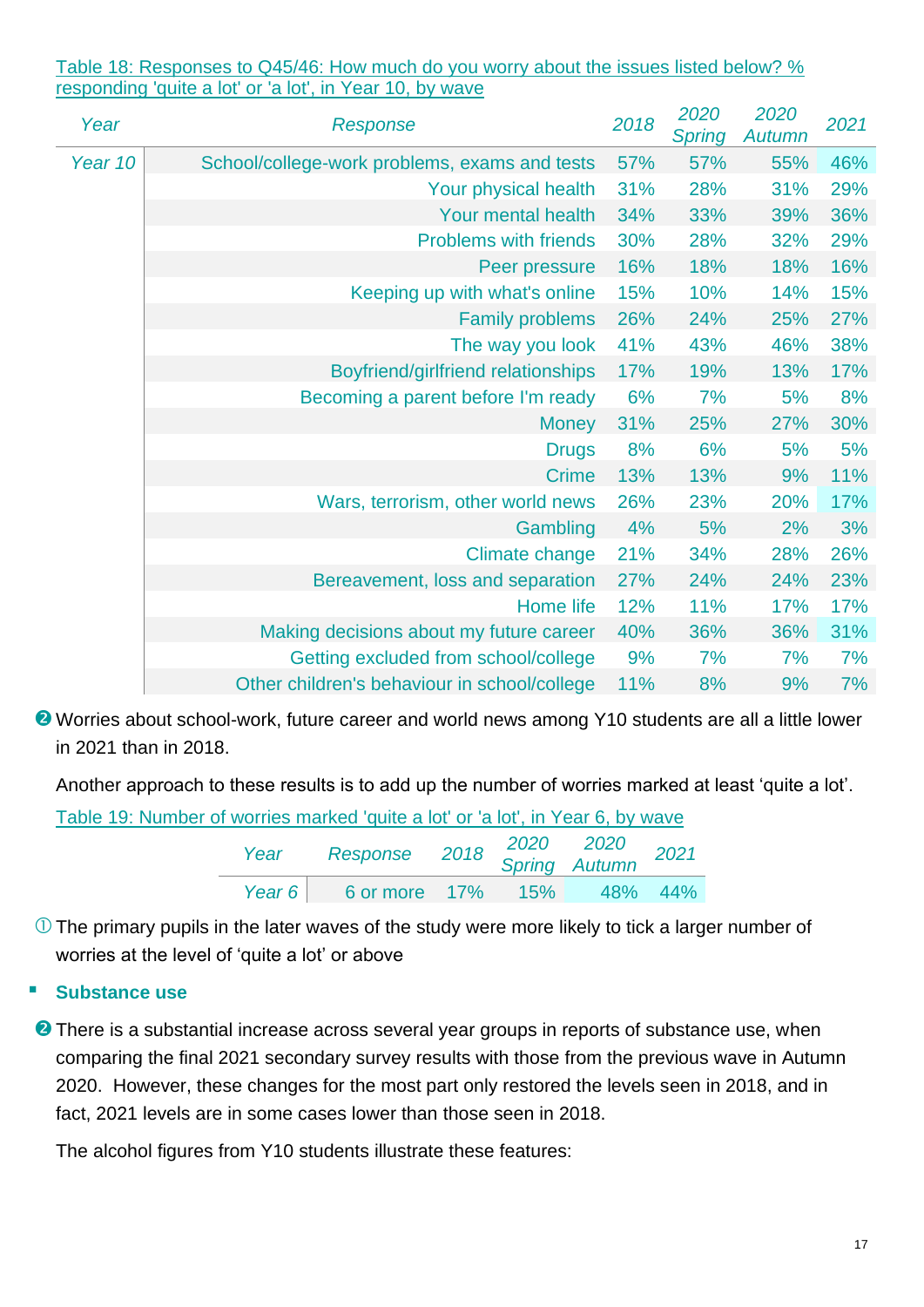## Table 20: Alcohol-related behaviours in Y10 students, by wave

|                                    |  | 2018 2020 2020 2021<br>Spring Autumn 2021 |  |
|------------------------------------|--|-------------------------------------------|--|
| Ever tried alcohol 32% 33% 24% 25% |  |                                           |  |
| Drank alcohol last week 12% 16%    |  | 9% 13%                                    |  |

Alcohol use last week is up from Autumn 2020 to 2021, but the figure is not significantly higher in 2021 than in 2018; the ever-tried figures for 2021 are actually lower than in 2018.

The story is slightly different for each relevant question and each year group.

What might account for these changes?

Coronavirus restrictions and their relaxation may account for much of the drop-and-rise we see in the results.

Also, in national surveys and in SHEU's aggregate data sets, young people's participation in substance use behaviours has been undergoing a long slow decline over the last 10-20 years.

Chart 1: Trends 1982-2016 in substance use behaviours from the Office of National Statistics, 11-15yo

Chart 2: Trends 1984-2018 in substance use behaviours from SHEU, Y8 & Y10

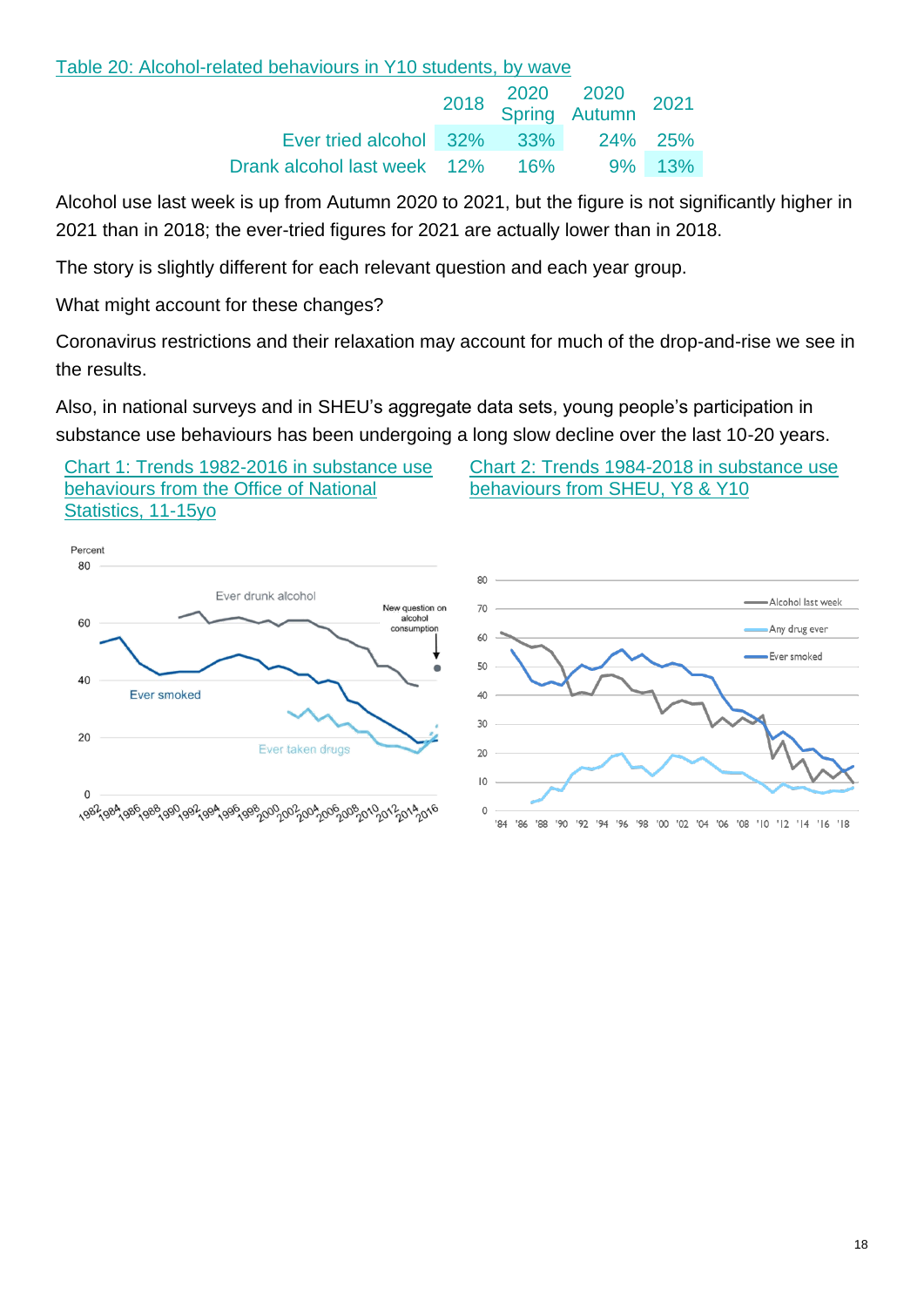## ▪ **Anti-social behaviour**

Secondary pupils were asked about a list of anti-social behaviours.

| <b>Phase</b> | % responding yes (in the past/this term), in Year 10 students, by wave<br>Response | 2018  | 2020          | 2020       | 2021  |
|--------------|------------------------------------------------------------------------------------|-------|---------------|------------|-------|
|              |                                                                                    |       | <b>Spring</b> | Autumn     |       |
| Year 10      | Been in a car with a drunk or under-age driver                                     | 8%    | 8%            | 7%         | 7%    |
|              | Gone on or near railway lines                                                      | 29%   | 25%           | 22%        | 24%   |
|              | Gone onto a building site without supervision                                      | 29%   | 24%           | 21%        | 20%   |
|              | Hit or kicked or thrown stones at someone                                          | 24%   | 18%           | 21%        | 21%   |
|              | Stolen something from someone                                                      | 23%   | 23%           | <b>20%</b> | 24%   |
|              | <b>Shoplifted</b>                                                                  | 18%   | 25%           | 14%        | 16%   |
|              | Damaged a car                                                                      | 9%    | 9%            | 7%         | 8%    |
|              | Broken into a car                                                                  | $1\%$ | $1\%$         | $1\%$      | $1\%$ |
|              | Vandalised e.g. sprayed paint on walls, broken glass                               | 11%   | 11%           | 8%         | 14%   |
|              | Started a fire that you shouldn't have done                                        | 11%   | 10%           | 7%         | 12%   |
|              | Carried a weapon                                                                   | 5%    | 4%            | 5%         | 5%    |

Table 21: Responses to Q44: Have you [taken part in these dangerous/antisocial behaviours]...? % responding yes (in the past/this term), in Year 10 students, by wave

There are no clear trends about anti-social behaviours among Y10 pupils.

## ▪ **Safer schools officers**

| Table 22: Responses to Q43: Do you know who your Safer Schools/Colleges Officer is?, by |           |                                    |  |                      |  |
|-----------------------------------------------------------------------------------------|-----------|------------------------------------|--|----------------------|--|
| selected year groups and wave                                                           |           |                                    |  |                      |  |
|                                                                                         |           | Phase Response 2018 2020 2020 2021 |  |                      |  |
|                                                                                         |           |                                    |  | <b>Spring Autumn</b> |  |
|                                                                                         | Year $10$ |                                    |  | Yes 27% 22% 9% 18%   |  |

**O** There is some evidence that awareness of Safer Schools Officers is lower now than when the survey series started.

#### ▪ **Diet**

There are no clear trends in responses about breakfast or portions of fruit/veg consumed in the waves of the secondary phase. The levels are similar to those seen in other local surveys.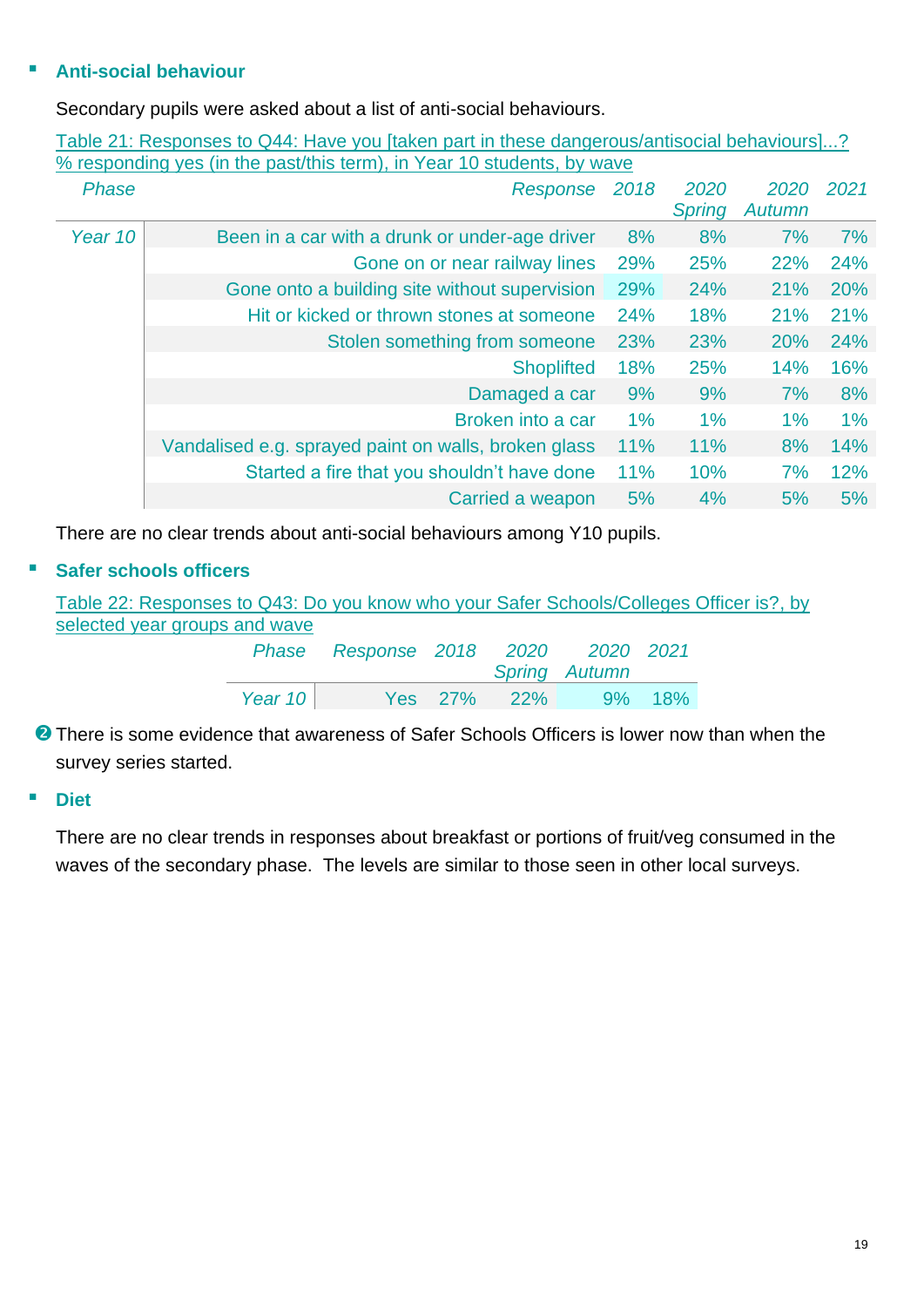<span id="page-19-0"></span>Some of the premises of the NOA initiative include the relevance of pupil voice and parental involvement to the support of young people's aspirations, resilience and wellbeing.

These connections can be tested in the data set, and the analysis is shown below.

## **Associations with parental involvement**

Table 23: Relationship between parental involvement and resilience and aspiration, by selected year groups in 2021

|                                                      |            | High<br>resilience<br>score | <b>Expect</b><br>to go to<br><b>University</b> |
|------------------------------------------------------|------------|-----------------------------|------------------------------------------------|
| Year 6                                               |            |                             |                                                |
| Do your parents go to parents' evening?              | <b>No</b>  | 23%                         | 41%                                            |
|                                                      | Don't know | 25%                         | 50%                                            |
|                                                      | Yes        | 35%                         | 46%                                            |
| Are your parents helping you think about your career | <b>No</b>  | 23%                         | 36%                                            |
| choices after 16?                                    | Don't know | 29%                         | 43%                                            |
|                                                      | <b>Yes</b> | 39%                         | 51%                                            |
| Year 10                                              |            |                             |                                                |
| Do your parents go to parents' evening?              | <b>No</b>  | 3%                          | 24%                                            |
|                                                      | Don't know | 8%                          | 29%                                            |
|                                                      | <b>Yes</b> | 14%                         | 43%                                            |
| Are your parents helping you think about your career | <b>No</b>  | 5%                          | 36%                                            |
| choices after 16?                                    | Don't know | 4%                          | 35%                                            |
|                                                      | Yes        | 15%                         | 41%                                            |

If parents don't go to parents' evenings, 23% of Y6 pupils have high resilience scores; if they do go, then the figure rises to 35%. In year 10, the equivalent figures are 3% and 14%. There are similar contrasts for the other question shown.

There is good evidence that parental involvement is associated both with children's resilience and aspirations.

We must remember that correlation does not imply cause and effect.

| For example, it cannot be shown if more parental                 |                   |
|------------------------------------------------------------------|-------------------|
| involvement leads to greater University aspirations              | $A \rightarrow B$ |
| (A→B), or if University aspiration makes parents                 |                   |
| more likely to get involved $(B\rightarrow A)$ , or if something | $B \rightarrow A$ |
| else is going on.                                                |                   |
| Of course, there may be background factors $(C)$ , like          |                   |
| having more income, which could produce both                     | $\rightarrow$ B   |
| more University aspirations and more parental                    | $\rightarrow$ A   |
| involvement.                                                     |                   |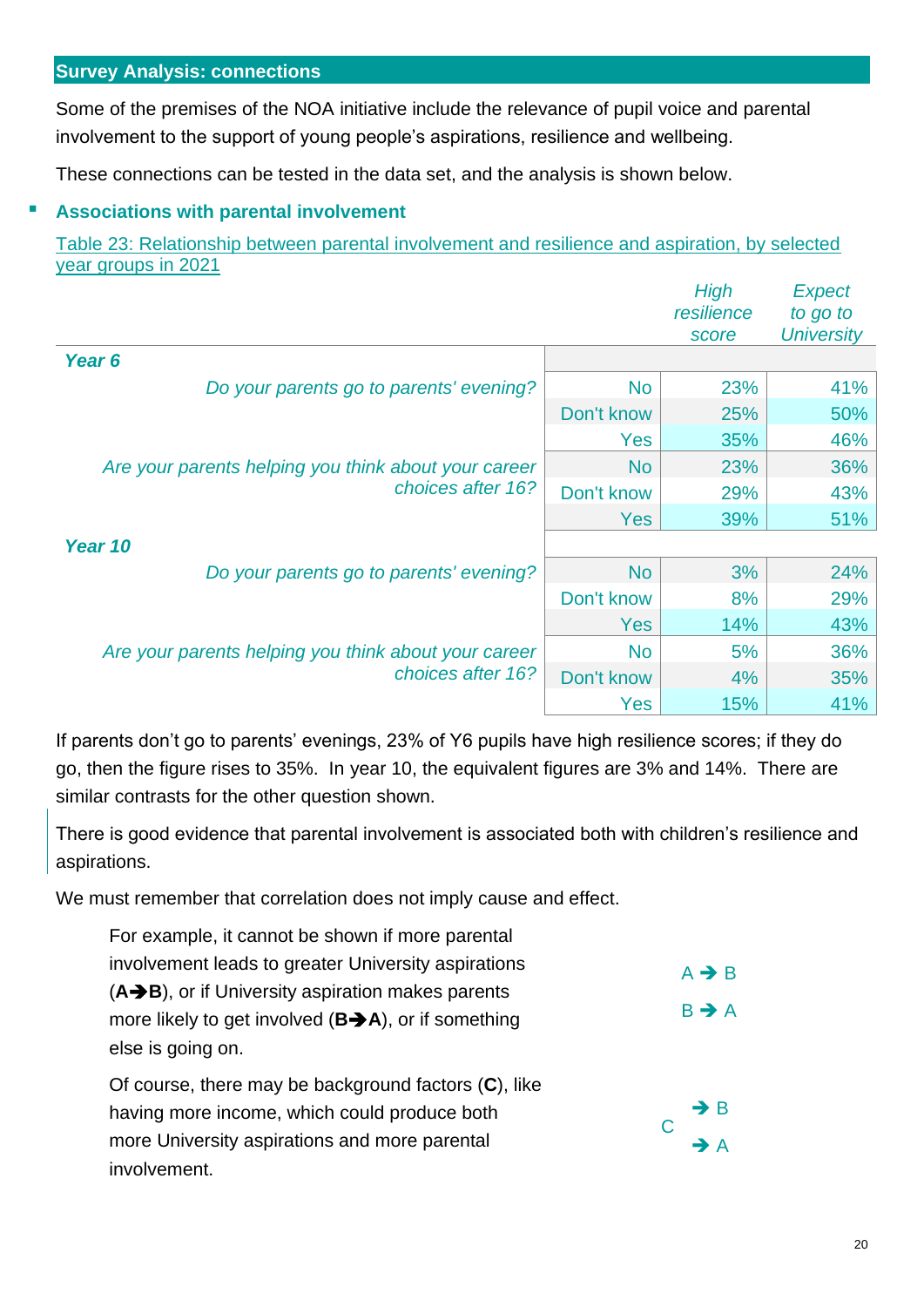#### Table 24: Relationship between parental involvement and wellbeing and worry, among Y10 students in 2021

| Year 10                                  |            | Average<br>wellbeing<br>score | Average<br>maximum<br>worry level |
|------------------------------------------|------------|-------------------------------|-----------------------------------|
| Do your parents go to parents' evening?  | No         | 39.4                          | 3.2                               |
|                                          | Don't know | 40.0                          | 2.9                               |
|                                          | <b>Yes</b> | 44.6                          | 3.3                               |
|                                          |            |                               |                                   |
| Are your parents helping you think about | No         | 35.4                          | 3.4                               |
| your career choices after 16?            | Don't know | 36.9                          | 3.4                               |
|                                          | Yes        | 46.3                          | 3.2                               |

The figures in the table are averages. The wellbeing score is a figure from 10 to 70, where a higher score shows higher wellbeing. For worries, we looked across the whole list of worries where young people indicated how worried they were on a scale from 0 'Not at all' to 4 'A lot'; we then took the maximum level of worry indicated by each pupil, and then took the average for the groups according to their answers about parental involvement.

**2** Parental involvement seems to be associated with better wellbeing in the 2021 Year 10 sample.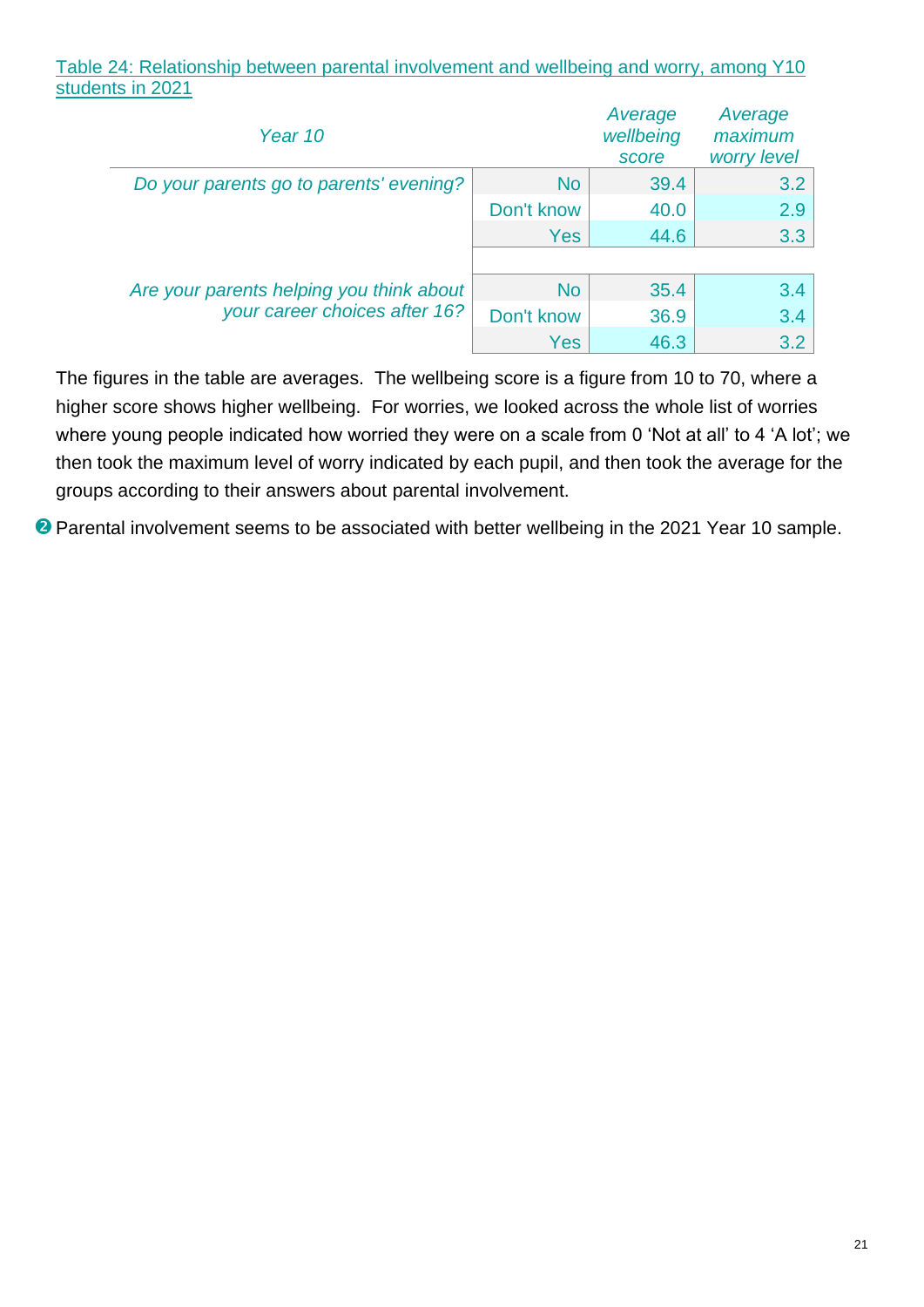## ▪ **Associations with pupil voice**

Table 25: Relationship between parental involvement and resilience and aspiration, among Year 10 students in 2021 *High* 

| Year 10                                                                 |            | High<br>resilience<br>score | <b>Expect</b><br>to go to<br><b>University</b> |
|-------------------------------------------------------------------------|------------|-----------------------------|------------------------------------------------|
| 11a: Are you asked for your ideas and opinions                          |            |                             |                                                |
| About what you learn in school/college?                                 | <b>No</b>  | 9%                          | 41%                                            |
|                                                                         | <b>Yes</b> | 15%                         | 39%                                            |
| About how you learn in school/college?                                  | <b>No</b>  | 11%                         | 42%                                            |
|                                                                         | <b>Yes</b> | 15%                         | 36%                                            |
| About the school/college environment?                                   | <b>No</b>  | 11%                         | 38%                                            |
|                                                                         | <b>Yes</b> | 13%                         | 42%                                            |
| In your community?                                                      | <b>No</b>  | 12%                         | 42%                                            |
|                                                                         | Yes        | 12%                         | 36%                                            |
| 11b: Do the opinions of young people make a difference to<br>decisions? |            |                             |                                                |
| About what you learn in school/college?                                 | <b>No</b>  | 13%                         | 41%                                            |
|                                                                         | <b>Yes</b> | 12%                         | 38%                                            |
| About how you learn in school/college?                                  | <b>No</b>  | 13%                         | 41%                                            |
|                                                                         | <b>Yes</b> | 12%                         | 39%                                            |
| About the school/college environment?                                   | <b>No</b>  | 11%                         | 38%                                            |
|                                                                         | <b>Yes</b> | 13%                         | 42%                                            |
| In your community?                                                      | <b>No</b>  | 11%                         | 40%                                            |
|                                                                         | Yes        | 14%                         | 40%                                            |

Any possible effects of pupil voice on resilience and aspirations are absent or unclear.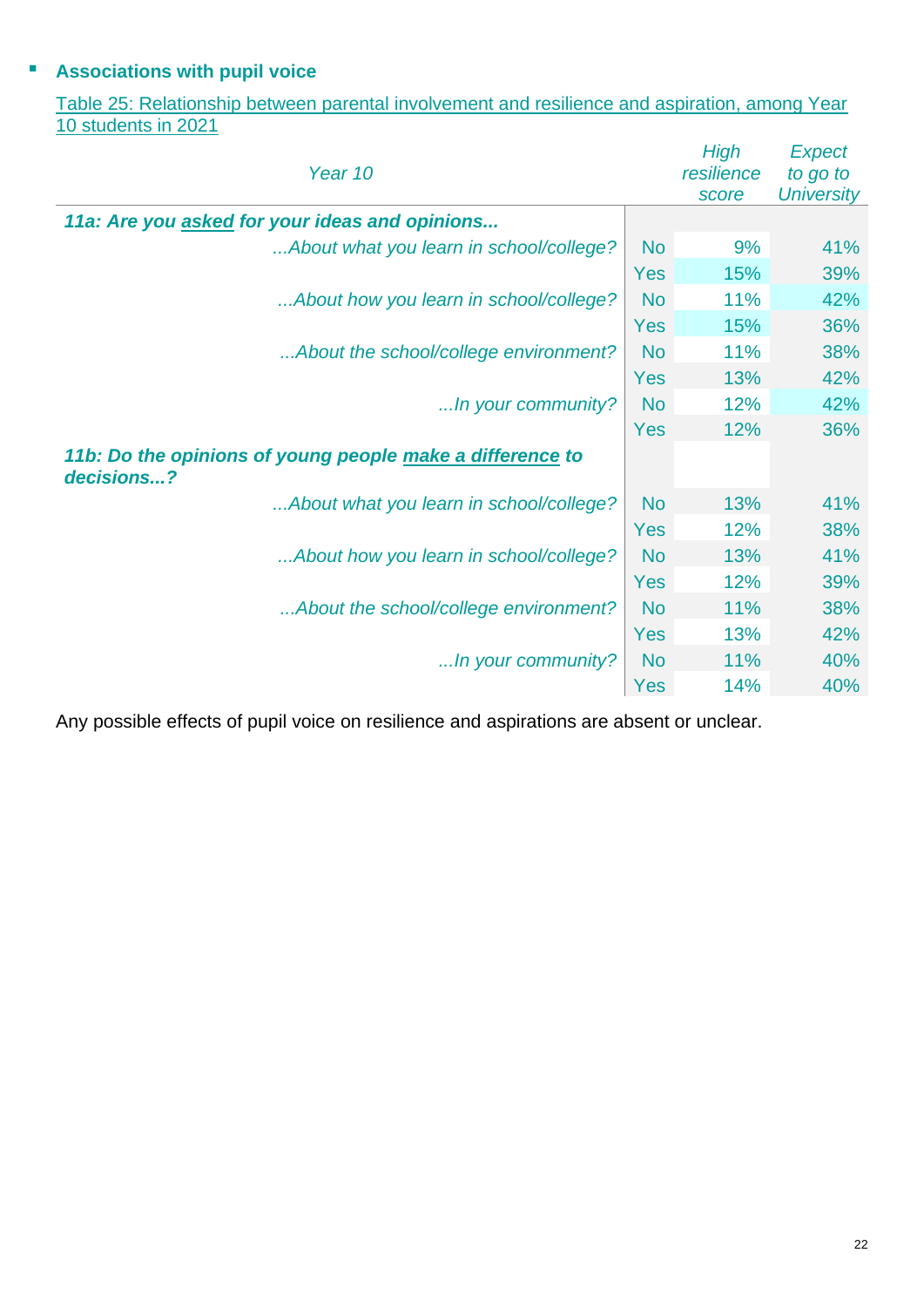| 2021 |                                                                         |            |                               |                                   |
|------|-------------------------------------------------------------------------|------------|-------------------------------|-----------------------------------|
|      | 11a: Are you asked for your ideas and<br>opinions                       |            | Average<br>wellbeing<br>score | Average<br>maximum<br>worry level |
|      | About what you learn in school/college?                                 | <b>No</b>  | 42.09                         | 3.28                              |
|      |                                                                         | <b>Yes</b> | 44.86                         | 3.16                              |
|      | About how you learn in school/college?                                  | <b>No</b>  | 42.25                         | 3.30                              |
|      |                                                                         | <b>Yes</b> | 45.89                         | 3.08                              |
|      | About the school/college environment?                                   | <b>No</b>  | 40.41                         | 3.29                              |
|      |                                                                         | <b>Yes</b> | 45.88                         | 3.16                              |
|      | In your community?                                                      | <b>No</b>  | 42.23                         | 3.29                              |
|      |                                                                         | <b>Yes</b> | 46.50                         | 3.05                              |
|      | 11b: Do the opinions of young people<br>make a difference to decisions? |            | Average<br>wellbeing<br>score | Average<br>maximum<br>worry level |
|      | About what you learn in school/college?                                 | <b>No</b>  | 42.45                         | 3.28                              |
|      |                                                                         | <b>Yes</b> | 45.46                         | 3.14                              |
|      | About how you learn in school/college?                                  | <b>No</b>  | 42.80                         | 3.25                              |
|      |                                                                         | <b>Yes</b> | 44.71                         | 3.18                              |
|      | About the school/college environment?                                   | <b>No</b>  | 40.92                         | 3.28                              |
|      |                                                                         | <b>Yes</b> | 45.48                         | 3.19                              |
|      | In your community?                                                      | <b>No</b>  | 42.22                         | 3.32                              |
|      |                                                                         | Yes        | 45.35                         | 3.10                              |

Table 26: Relationship between pupil voice and wellbeing and worry, among Year 10 students in

**Pupil voice seems to be consistently associated with greater wellbeing and with lower levels of** worry in the Year 10 sample.

## ▪ **Association with Free School Meals**

A search for associations with Free School Meals in the small 2021 primary sample yielded just one significant result.

Table 27: Relationship between pupils currently receiving Free School Meals (FSM) and school orientation, among primary schools in 2021

> Question FSM All primary pupils % of pupils responded that they think it is important to go to school regularly. 93% 82%

Primary school pupils who currently receiving Free School Meals (FSM) are more likely to agree that it is important to go to school regularly than are their peers.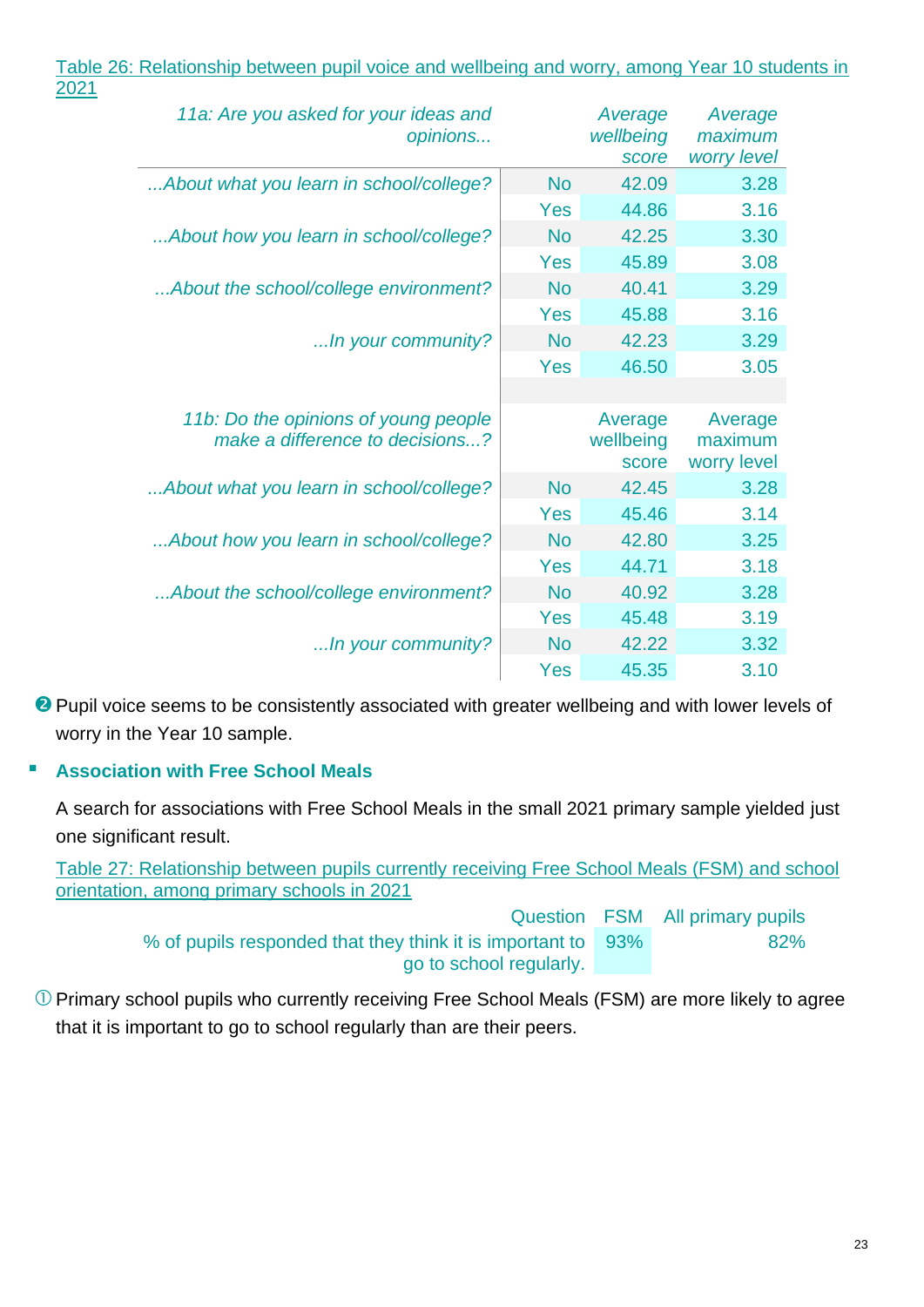The equivalent list for secondary school pupils is much longer. All the figures listed in the table below are significantly different between FSM pupils and the whole NOA sample. The higher figure in each row has been highlighted.

**By contrast, secondary school FSM pupils are less likely to agree that it is important to go to** school regularly than are their peers.

Table 28: Relationship between pupils currently receiving Free School Meals (FSM) and other variables, among secondary schools in 2021

| Question                                                                                                                                                 | <b>FSM</b> | <b>Norwich</b> |
|----------------------------------------------------------------------------------------------------------------------------------------------------------|------------|----------------|
| live with their Mum and Dad together                                                                                                                     | 34%        | 61%            |
| are a 'young carer' or a young adult carer                                                                                                               | 11%        | 4%             |
| % responded that their parents go to parents' evenings                                                                                                   | 63%        | 79%            |
| think they'll be better off in the future than their parents/guardians were                                                                              | 51%        | 36%            |
| % responded that their parents are helping them think about their career<br>choices after 16                                                             | 60%        | 68%            |
| enjoy 'most' or 'all' of their lessons at school/college                                                                                                 | 32%        | 43%            |
| think it is important to go to school/college regularly                                                                                                  | 76%        | 84%            |
| % agreed that in their school/college, people with different backgrounds<br>are valued                                                                   | 65%        | 71%            |
| % responded that their school/college gives them enough extra help                                                                                       | 35%        | 29%            |
| think they'll go to University                                                                                                                           | 43%        | 49%            |
| want to continue education at a school sixth form or start full-time<br>education at FE/sixth form college or University at the end of<br>school/college | 62%        | 69%            |
| want to get an apprenticeship or other training for a skilled job at the end<br>of school/college                                                        | 35%        | 29%            |
| 'don't know anything' about apprenticeships                                                                                                              | 30%        | 23%            |
| know who their Safer Schools/Colleges Officer is                                                                                                         | 26%        | 19%            |
| had at least 5 portions of fruit and vegetables to eat on the day before the<br>survey                                                                   | 17%        | 25%            |
| didn't have anything to eat or drink before lessons on the day of the<br>survey                                                                          | 24%        | 19%            |
| had an alcoholic drink in the 7 days before the survey                                                                                                   | 8%         | 14%            |
| % had a low measure of resilience $(0 - 16)$                                                                                                             | 43%        | 36%            |
| worry about school/college-work problems, exams and tests 'quite a lot' or<br>'a lot'                                                                    | 41%        | 48%            |
| have been feeling loved 'often' or 'all of the time' over the last two weeks                                                                             | 53%        | 60%            |

FSM pupils are less likely to live with both parents and are more likely to be a carer than are their peers.

**2** There are a great many significant differences between secondary pupils receiving FSM and their peers: they are less school oriented, less University-oriented, less resilient, and have some less desirable lifestyle habits.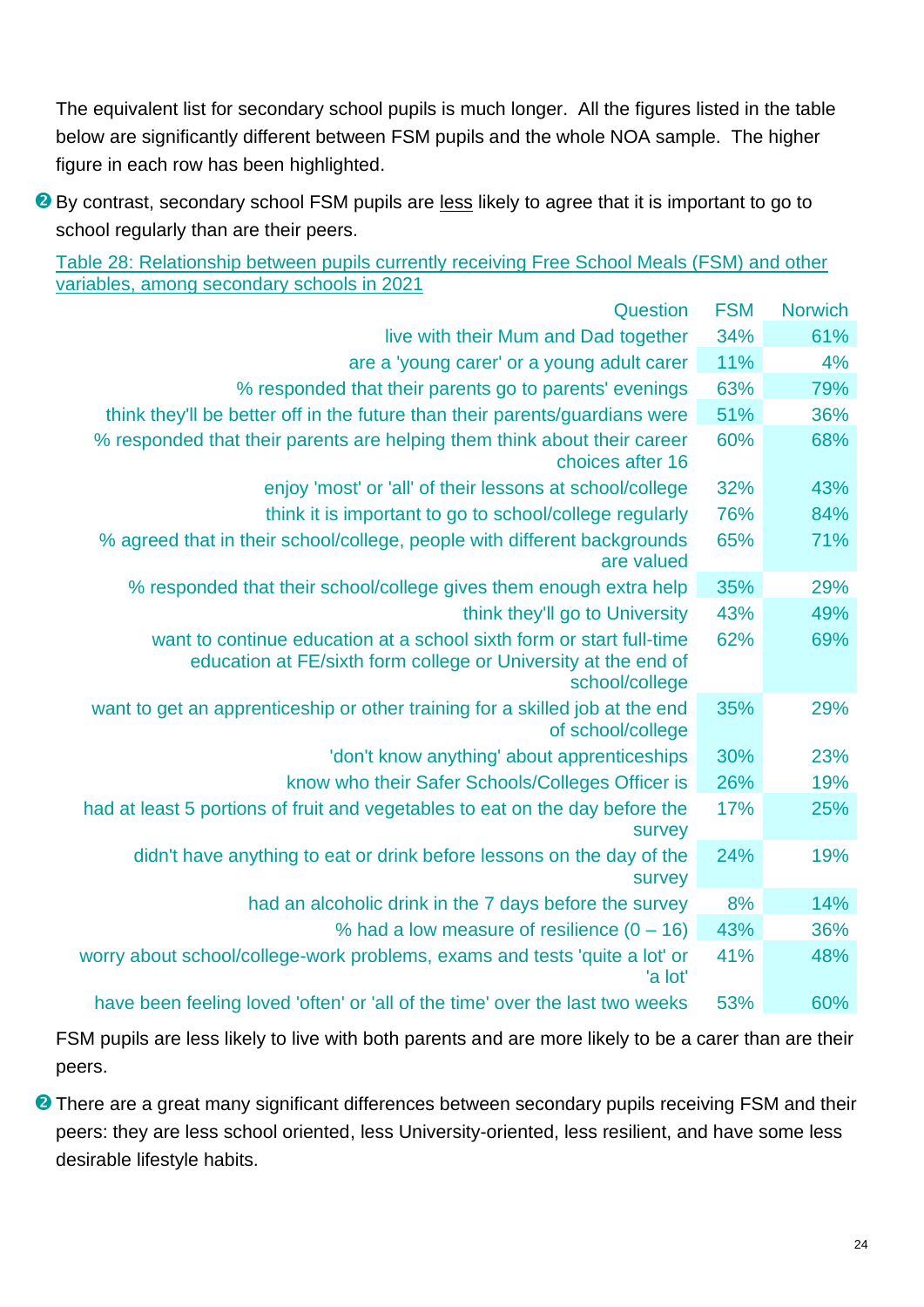#### <span id="page-24-0"></span>**Conclusions**

The intrusion of the COVID-19 epidemic has affected both the target population and the schools' capacity to collect data, so that discerning the effects of the NOA initiative has been fraught.

There have been some changes in the target population during the period of the NOA initiative, including improved perceptions of school by primary pupils. Several other changes seen (increased worries; declines in wellbeing, employer links, School Safety Officer awareness) seem likely to be effects of COVID-19 disruption, while a possible decline in substance use among secondary school pupils is more likely to be in keeping with general population trends than a local effect.

If it cannot be shown that the NOA initiative has achieved its desired aims, it can be shown that some of its objectives (like parental involvement) are associated with improvements in young people's aspirations and wellbeing, and so are very relevant..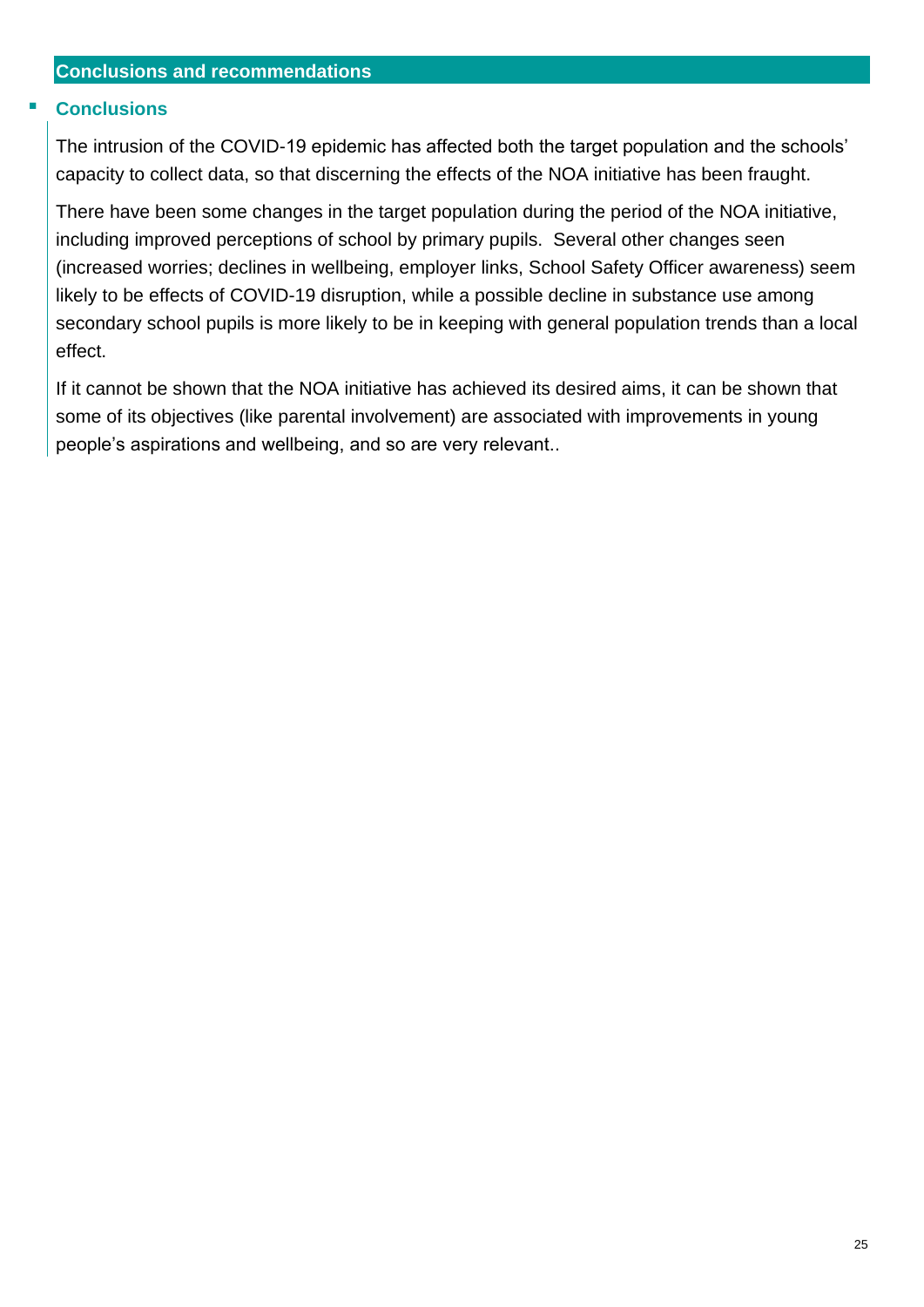## <span id="page-25-0"></span>**APPENDIX: Questions omitted from the latter surveys**

The next set of topics were dropped from the questionnaire and so there is only headline information from 2018 and Spring 2020 to be reviewed. The headlines below are from the 2018 secondary survey.

## **Bullving & harassment**

- **<sup>●</sup>53% of pupils responded that their** school/college deals with bullying 'quite' or 'very' well, while 6% of pupils responded that bullying is not a problem in their school/college.
- 2 30% of pupils responded that their school/college deals with bullying 'not very well' or 'very badly'.
- 235% of pupils responded that they have been bullied in the last 12 months; 9% said that they have been bullied 'a lot'.
- **2** 53% of pupils responded that they have found school/college lessons on bullying 'quite' or 'very' useful; 15% said they were 'not at all useful' and 7% couldn't remember any.
- 237% of pupils who responded that they have been bullied in the last 12 months said they have been pushed/hit in the last month; 70% said they were teased/made fun of.
- **2**5% of pupils who responded that they have been bullied in the last 12 months said they think they have been picked on or bullied because of their colour or race, while 41% said that it was because of the way they look.
- **2**48% of pupils who were bullied in the last 12 months responded that the bullying usually happened in a playground or on the school/college field, while 8% experienced bullying at or near home.
- 2 15% of pupils responded that they have given their view on the school/college anti-bullying policy.

## DOMESTIC VIOLENCE

- 230% of pupils responded that there has been shouting and arguing between adults at home at least 'once or twice' in the last month that has upset them; 3% said this has happened 'every day/almost every day'.
- **2**4% of pupils responded that there has been violence between adults at home at least 'once or twice' in the last month; 0% said this has happened 'every day/almost every day'.

#### NEGATIVE RELATIONSHIPS

- 25% of boys and 25% of girls responded that they have experienced at least one of the negative behaviours listed in a relationship with a past or current boyfriend/girlfriend.
- 234% of pupils responded that if any of the things in Q76 were to happen to them, they would look after themselves without help; 26% said they would not look after themselves without help.
- **2**63% of pupils responded that if any of the things in Q76 were to happen to them, they know where they could get help; 10% said they would not know where they could get help.
- **2** 52% of pupils responded that if any of the things in Q76 were to happen to them, they would get some help; 15% said they would not get some help.

## **Healthy lifestyles** WEIGHT AND APPEARANCE

29% of pupils responded that they would like to put on weight.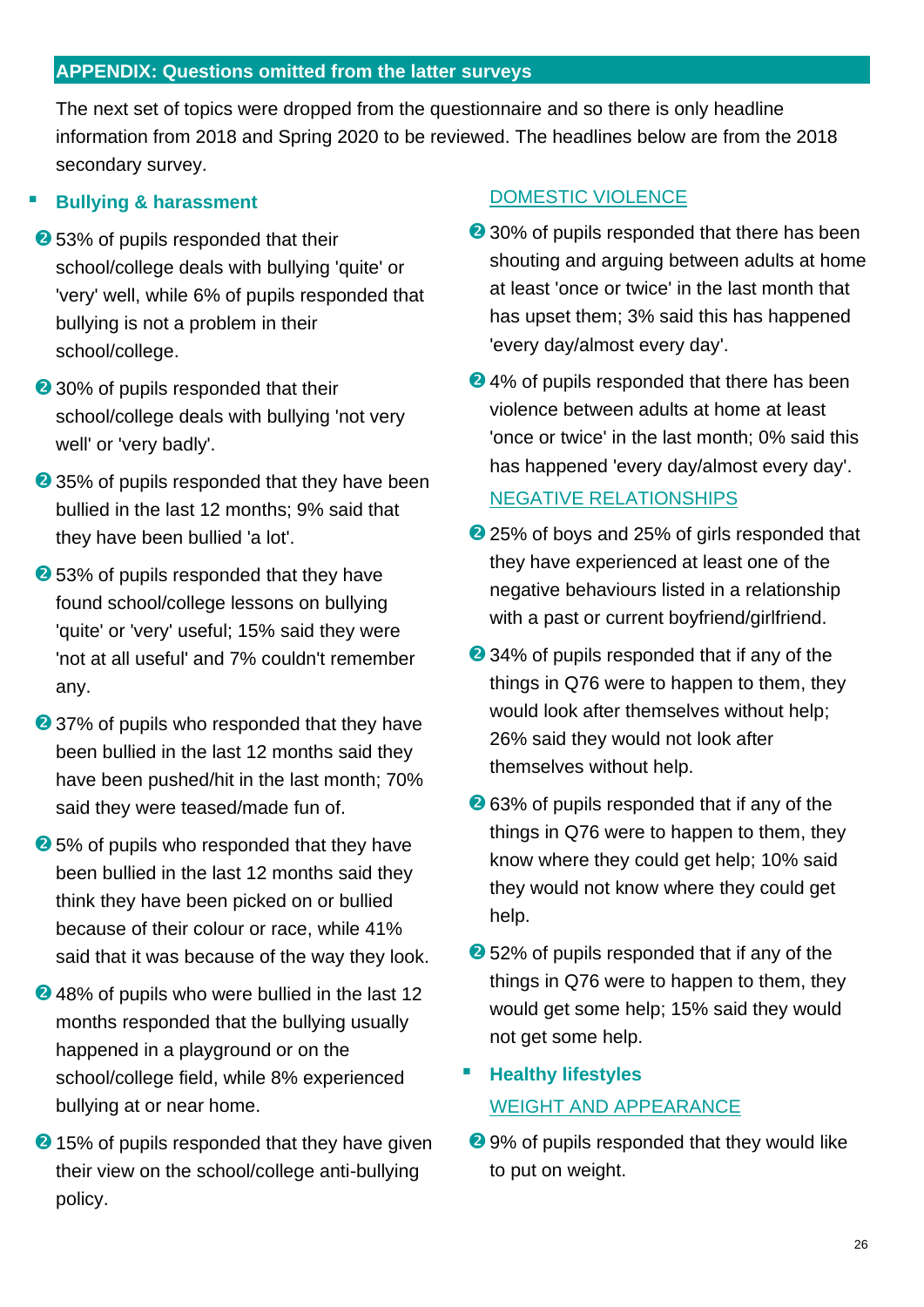- **2**43% of pupils responded that they would like to lose weight.
- **2**47% of pupils responded that they are happy with their weight as it is.
- **2** 56% of pupils responded that they are the main thing that affects the way they feel about their appearance, while 25% said that other people at school/college affect them.

## HEALTHY CHOICES

- **2** 53% of pupils responded that they 'never' or only 'sometimes' consider their health when choosing what to eat.
- 23% of pupils responded that they 'very often' or 'always' consider their health when choosing what to eat.
- **2**45% of pupils responded that they have found school/college lessons on healthy eating 'quite' or 'very' useful; 14% said they were 'not at all useful' and 12% couldn't remember any.
- 24% of pupils responded that when they are choosing food and drink they try to avoid sugar.
- **2**49% of boys and 58% of girls try to avoid at least one of the things in Q63 when choosing food and drink.

#### LUNCH

- **2**8% of boys and 13% of girls responded that they did not have any lunch on the day before the survey.
- 29% of pupils responded that they had school/college food for lunch on the day before the survey while 3% bought lunch from a takeaway or shop.

## FOOD & DRINK

**<sup>●</sup> 56% of pupils responded that they eat fresh** fruit 'on most days', while 25% said the same of sweets, chocolate, choc bars.

**26% of pupils responded that they 'rarely or** never' eat vegetables, while 48% said the same of fish/fish fingers.

## DRINKS

- 23% of pupils responded that they drank milk on the day before the survey.
- **2**48% of pupils responded that they drank plain water on the day before the survey; while 34% said they drank tea/coffee.

## Physical Activity

- **2**7% of pupils responded that they don't enjoy PE and Games in school/college at all.
- **2**72% of pupils responded that they enjoy PE and Games in school 'quite a lot' or 'a lot'.
- **2**62% of pupils responded that they have found school/college lessons on physical activity 'quite' or 'very' useful; 7% said they were 'not at all useful' and 6% couldn't remember any.
- 27% of pupils responded that they don't enjoy other physical activity (not PE/Games in school/college) at all.
- **2** 67% of pupils responded that they enjoy other physical activity (not PE/Games in school/college) 'quite a lot' or 'a lot'.
- **2**43% of pupils responded that they spent time doing sport/physical activity after school/college on the day before the survey.
- 26% of pupils responded that they don't have enough time to do activities as much as they would like, while 11% said it costs too much to take part.
- **247% of pupils responded that nothing stops** them doing activities as much as they would like, while 12% said they don't know what to do.